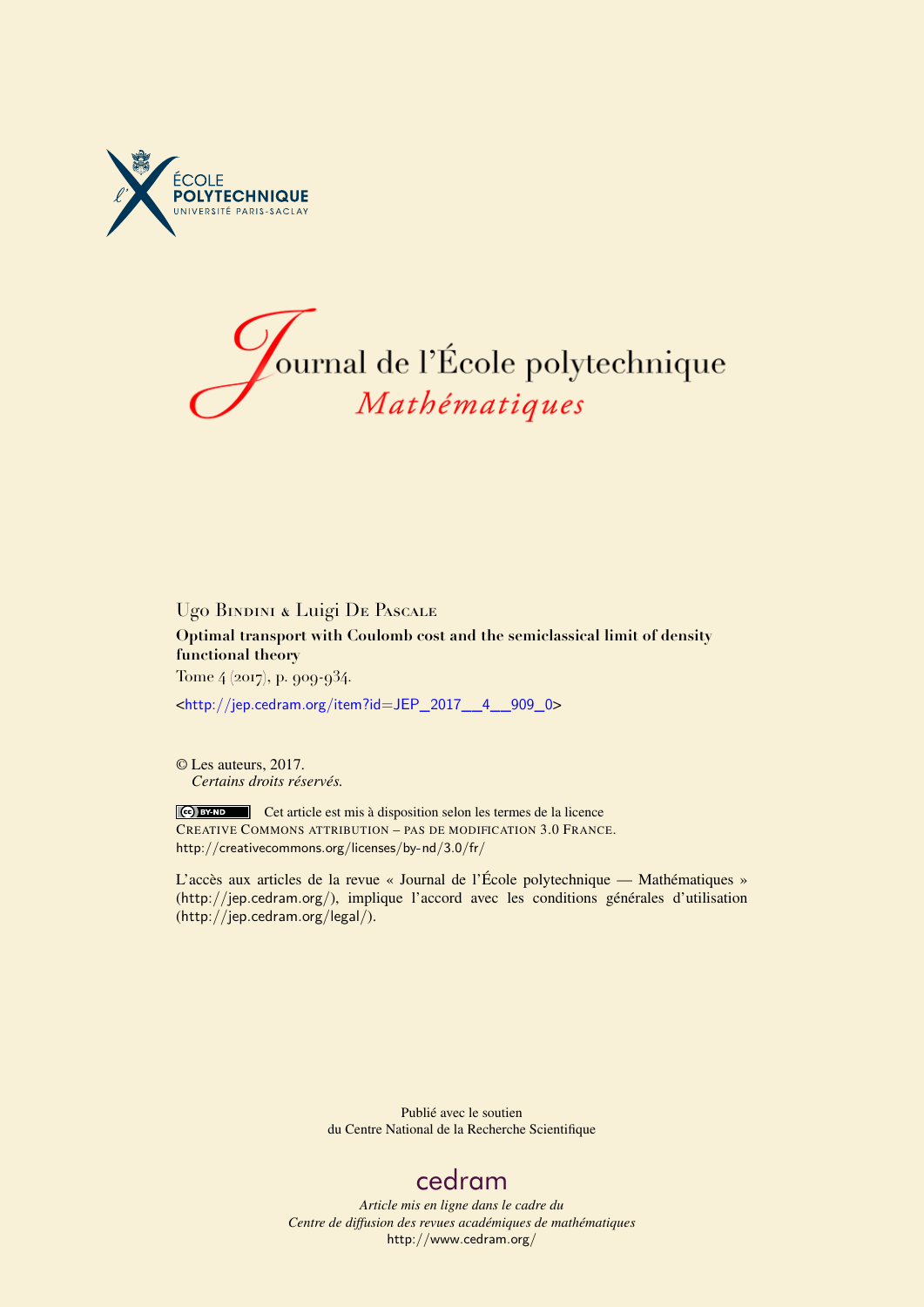## Journal de l'École polytechnique Tome 4, 2017, p. 909–934 DOI: 10.5802/jep.59

# OPTIMAL TRANSPORT WITH COULOMB COST AND THE SEMICLASSICAL LIMIT OF DENSITY FUNCTIONAL THEORY

## by Ugo Bindini & Luigi De Pascale

Abstract. — We present some progress in the direction of determining the semiclassical limit of the Levy-Lieb or Hohenberg-Kohn universal functional in density functional theory for Coulomb systems. In particular we give a proof of the fact that for Bosonic systems with an arbitrary number of particles the limit is the multimarginal optimal transport problem with Coulomb cost and that the same holds for Fermionic systems with two or three particles. Comparisons with previous results are reported. The approach is based on some techniques from the optimal transportation theory.

Résumé (Transport optimal avec coût coulombien et limite semi-classique de la théorie de la fonctionnelle de la densité)

Nous présentons des progrès récents en vue de la détermination de la limite semi-classique de la fonctionnelle universelle de Levy-Lieb ou Hohenberg-Kohn en théorie de la fonctionnelle de la densité pour des systèmes coulombiens. Nous donnons en particulier une preuve du fait que, pour des systèmes de bosons avec un nombre arbitraire de particules, la limite est le problème de transport optimal multi-marginal à coût coulombien, de même que pour les systèmes de fermions à deux ou trois particules. Nous établissons des comparaisons avec des résultats antérieurs. Nous nous appuyons sur certaines techniques de la théorie du transport optimal.

### **CONTENTS**

MATHEMATICAL SUBJECT CLASSIFICATION (2010). - 49J45, 49N15, 49K30.

KEYWORDS. — Density functional theory, multimarginal optimal transportation, Monge-Kantorovich problem, duality theory, Coulomb cost.

The research of the second author is part of the project 2010A2TFX2 *Calcolo delle Variazioni* funded by the Italian Ministry of Research and is partially financed by the *"Fondi di ricerca di ateneo"* of the University of Pisa and by the INDAM-GNAMPA..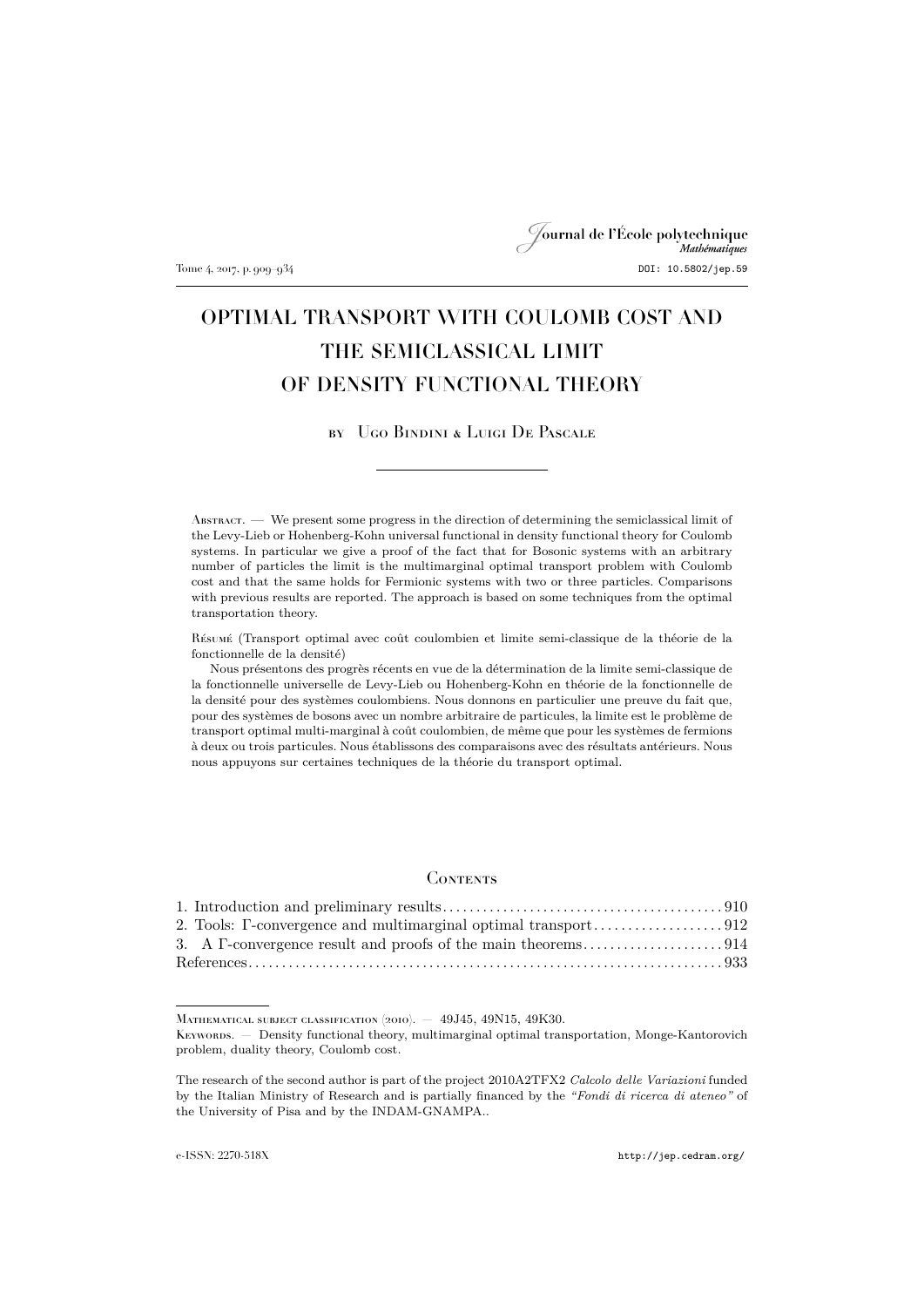## 1. Introduction and preliminary results

<span id="page-2-0"></span>The ground state of a system of  $N$  electrons interacting through Coulomb forces between each others and with M nuclei is described by one of the following minimal values (ground values)

(1.1) 
$$
E_{\hbar}^{S} = \min_{S} T_{\hbar}(\psi) + V_{ee}(\psi) - V_{ne}(\psi),
$$

or

(1.2) 
$$
E_h^{\mathcal{A}} = \min_{\mathcal{A}} T_h(\psi) + V_{ee}(\psi) - V_{ne}(\psi),
$$

and by the corresponding minimizers (ground states).

The minimization domains are the following sets of wave functions

$$
S = \left\{ \psi \in H^1((\mathbb{R}^d \times \mathbb{Z}_2)^N) \mid \int |\psi|^2 dz = 1, \text{ for all permutations } \sigma \text{ of } N \text{ points} \right\}
$$

$$
\psi((x_{\sigma(1)}, \alpha_{\sigma(1)}), \dots, (x_{\sigma(N)}, \alpha_{\sigma(N)})) = \psi((x_1, \alpha_1), \dots, (x_N, \alpha_N)) \right\},
$$

$$
\mathcal{A} = \left\{ \psi \in H^1((\mathbb{R}^d \times \mathbb{Z}_2)^N) \mid \int |\psi|^2 dz = 1, \text{ for all permutations } \sigma \text{ of } N \text{ points} \right\}
$$

$$
\psi((x_{\sigma(1)}, \alpha_{\sigma(1)}), \dots, (x_{\sigma(N)}, \alpha_{\sigma(N)})) = \text{sgn}(\sigma)\psi((x_1, \alpha_1), \dots, (x_N, \alpha_N)) \right\},
$$

where we adopted the common notation

$$
\int f(z) dz := \int f(z_1, \dots, z_N) dz_1 \cdots dz_N
$$
  
 := 
$$
\sum_{\alpha_1, \dots, \alpha_N = 0, 1} \int_{\mathbb{R}^d} f(x_1, \alpha_1; \dots; x_N, \alpha_N) dx_1 \cdots dx_N.
$$

The three terms in the functionals are: the kinetic energy

$$
T_{\hbar}(\psi) = \frac{\hbar^2}{2m} \int |\nabla \psi|^2(z) dz,
$$

the electron-electron interaction energy

$$
V_{ee}(\psi) = \int \sum_{1 \leqslant i < j \leqslant N} \frac{|\psi|^2(z)}{|x_i - x_j|} \, dz
$$

and the nuclei-electrons interaction energy

$$
V_{ne}(\psi) = \int \sum_{1 \leq i < j \leq N} \sum_{k=1}^{M} \frac{|\psi|^2(z) Z_k}{|x_i - N_k|} \, dz.
$$

The values  $E_{\hbar}^{\mathcal{S}}$  and  $E_{\hbar}^{\mathcal{A}}$  represents, respectively, the ground value for a Bosonic and Fermionic system of particles with N electrons and M nuclei. The  $N_k$  are the positions of the nuclei, while the ordered pair  $(x_i, \alpha_i)$  is the position-spin of the *i*-th electron. In the usual Born interpretation,  $|\psi|^2$  is the probability distribution of the N electrons and, according with the indistinguishability principle, it is invariant with respect to permutations of the  $N(x_i, \alpha_i)$  variables.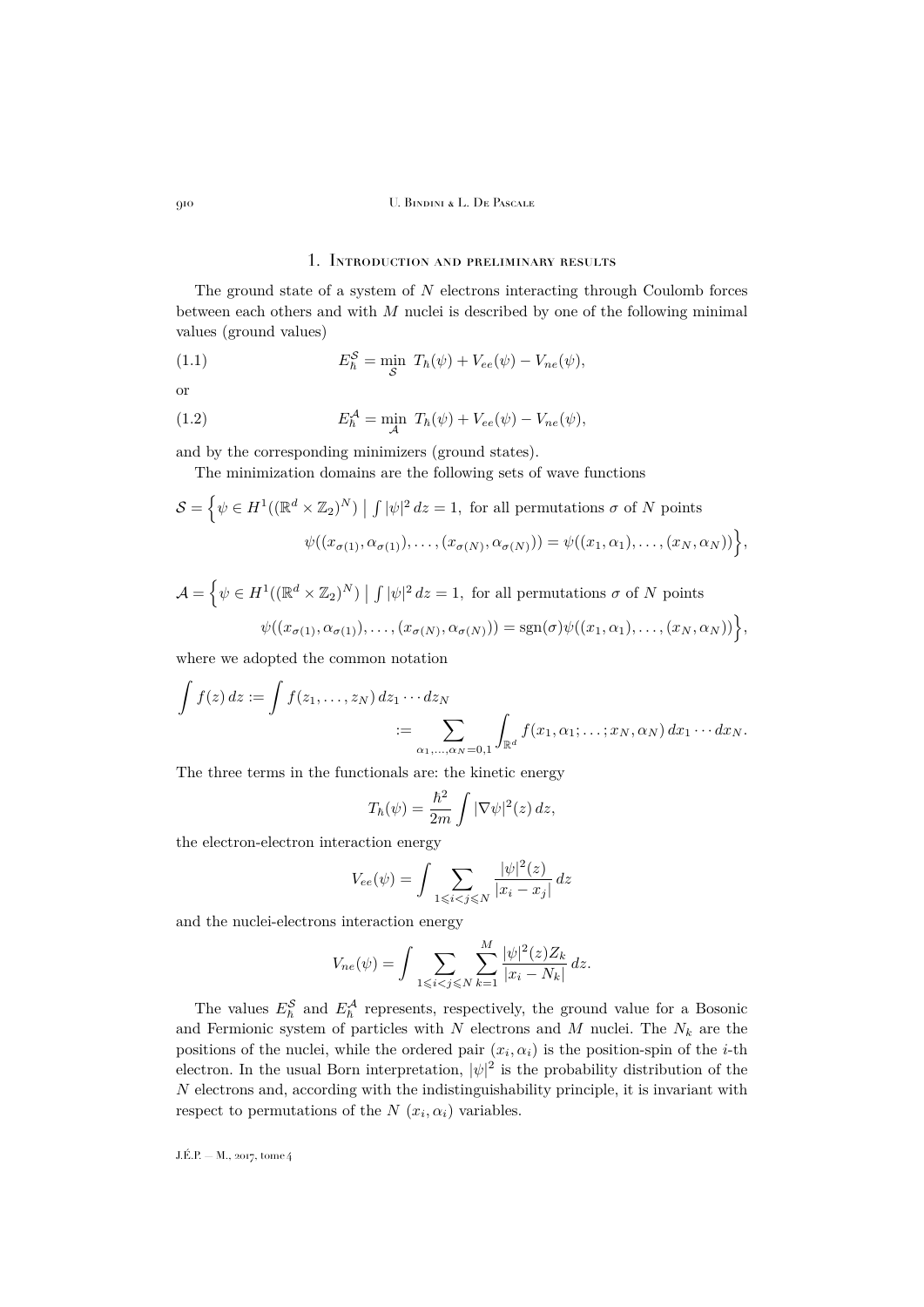Computing the ground values above amounts to solving a Schrödinger equation in  $\mathbb{R}^{dN}$  and the numerical cost scales exponentially with N. The Density Functional Theory (DFT from now on) is an alternative introduced in the late sixties by Hohenberg, Kohn and Sham. However the desire to describe the system in term of a different variable is much older and we may consider the Thomas-Fermi model as a precursor of this theory.

We associate to every wave function  $\psi$  a probability density on  $\mathbb{R}^d$  defined as follows: $(1)$ 

$$
\rho_{\psi}(x):=\sum_{\alpha_1,\ldots,\alpha_N=0,1}\int_{\mathbb{R}^{d(N-1)}}|\psi|^2(x,\alpha_1;\ldots;x_N,\alpha_N)\,dx_2\cdots dx_N.
$$

The map which associates  $\rho$  to  $\psi$  will be denoted by  $\psi \downarrow \rho_{\psi}$  and  $\rho$  will be called single electron density or electronic density. If we wish to describe the system in terms of  $\rho$ , the problems above should be reformulated as a minimization of suitable energies with respect to  $\rho$  which, no matter how big N is, is always a probability measure in  $\mathbb{R}^d$ . The exact image of the map  $\psi \downarrow \rho_{\psi}$  was characterized by Lieb [\[13\]](#page-26-0) who proved that the image of both  $S$  and  $A$  is

$$
H = \{ \rho \mid 0 \leqslant \rho, \int \rho = 1, \sqrt{\rho} \in H^1(\mathbb{R}^d) \}.
$$

For  $\rho \in H$  we introduce the Levy-Lieb functional [\[11,](#page-26-1) [13\]](#page-26-0) also known as Hohenberg-Kohn functional<sup>(2)</sup>

(1.3) 
$$
F_{\hbar}^{S}(\rho) = \inf_{\psi \in S, \ \psi \downarrow \rho} \{ T_{\hbar}(\psi) + V_{ee}(\psi) \},
$$

(1.4) 
$$
F_h^{\mathcal{A}}(\rho) = \inf_{\psi \in \mathcal{A}, \ \psi \downarrow \rho} \{ T_h(\psi) + V_{ee}(\psi) \}.
$$

Then the problems above can be reformulated as follows:

$$
E_{\hbar}^{S} = \min_{\rho \in H} F_{\hbar}^{S}(\rho) + N \int v(x) \rho(x) dx,
$$

and

$$
E_h^{\mathcal{A}} = \min_{\rho \in H} F_h^{\mathcal{A}}(\rho) + N \int v(x) \rho(x) \, dx,
$$

where we denoted

$$
v(x) = -\sum_{k=1}^{M} \frac{Z_k}{|x - N_k|}.
$$

This paper deals with the semiclassical limit of the two functionals  $F_{\hbar}^{\mathcal{S}}(\rho)$  and  $F_h^{\mathcal{A}}(\rho)$  and more precisely it concerns the relations of the multimarginal optimal transport theory with these semiclassical limits. The ties between the DFT for Coulomb systems and optimal transport appeared first in [\[5,](#page-25-1) [7\]](#page-25-2) and by now have revealed to

<sup>(1)</sup>In the usual definition the integral in the definition of  $\rho_{\psi}$  is also multiplied by a factor N, but here we prefer to deal with probability measures.

<sup>(2)</sup>These functionals are sometimes denoted by  $F_{HK}(\psi)$ . For the sake of a lighter notation, here we will not report the HK.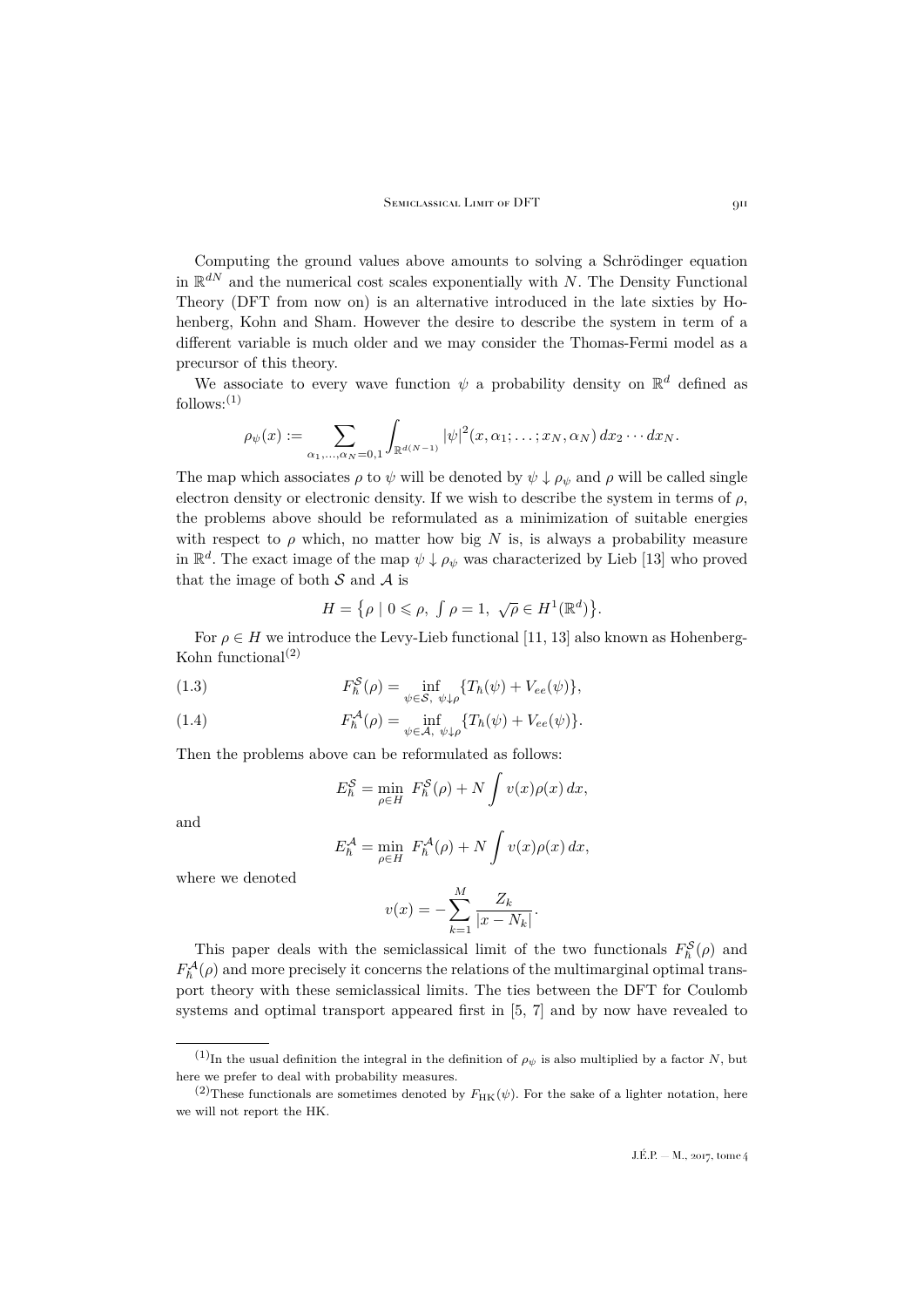be a precious tool for the understanding. To detail better the results, let us shortly introduce the multimarginal optimal transport problem of interest here.

For every  $\rho \in H$  consider the set

<span id="page-4-1"></span>
$$
\Pi(\rho) := \{ P \in \mathcal{P}(\mathbb{R}^{dN}) \mid \pi_{\sharp}^{i} P = \rho, \ i = 1, \dots, N \},\
$$

and then the multimarginal optimal transport problem with Coulomb cost

(1.5) 
$$
C(\rho) := \min_{P \in \Pi(\rho)} \int \sum_{1 \leq i < j \leq N} \frac{1}{|x_i - x_j|} \, dP.
$$

Duality for [\(1.5\)](#page-4-1) and some properties of the functional  $C(\rho)$  have been studied in [\[10,](#page-26-2) [4\]](#page-25-3). The structure of 1-dimensional minimizers has been investigated in [\[6\]](#page-25-4).

The results on optimal transportation needed in this paper will be reported in the next section.

In this paper we will prove the following results.

<span id="page-4-2"></span>THEOREM 1.1. — *For all*  $\rho \in H$  *and*  $d, N \in \mathbb{N}$ ,

$$
F_{\hbar}^{\mathcal{S}}(\rho) \stackrel{\hbar \to 0}{\longrightarrow} C(\rho).
$$

<span id="page-4-3"></span>THEOREM 1.2. – *For all*  $\rho \in H$ ,  $d = 1, 2, 3, 4$ ,  $N = 2, 3$ ,

 $F_{\hbar}^{\mathcal{A}}(\rho) \stackrel{\hbar \to 0}{\longrightarrow} C(\rho).$ 

The same problem was previously studied in [\[7\]](#page-25-2). It is easy to see that the proof presented in that paper adapts to prove Theorem [1.1](#page-4-2) for any N. In this case our contribution consists in a more direct use of optimal transport techniques with the consequent simplifications. The convergence [1.2](#page-4-3) was proved in [\[7\]](#page-25-2) for  $N = 2$ . Here we extend the result to  $N = 3$  and we are able to enlarge the class of approximating antisymmetric wave functions also for  $N = 2$ .

REMARK 1.3. — Although the usual description is limited to the physical dimension  $d = 3$ , here we explored also other dimensions in the hope to shed some light on the problems which are still open.

Since the functionals appearing in Theorems [1.1](#page-4-2) and [1.2](#page-4-3) above are all expressed as minimal values, the natural tool to deal with their convergence is the Γ-convergence which also we shortly introduce in the next section.

*Addendum*. — After this paper was accepted, two new papers appeared [\[12,](#page-26-3) [8\]](#page-25-5). Both papers contain a proof of the convergence for general N. The approach is different.

#### 2. Tools: Γ-convergence and multimarginal optimal transport

<span id="page-4-0"></span>2.1. DEFINITION OF  $\Gamma$ -CONVERGENCE AND BASIC RESULTS.  $-$  A crucial tool that we will use throughout this paper is Γ-convergence. All the details can be found, for instance, in Braides' book [\[3\]](#page-25-6) or in the classical book by Dal Maso [\[9\]](#page-25-7). In what follows,  $(X, d)$ is a metric space or a topological space equipped with a convergence.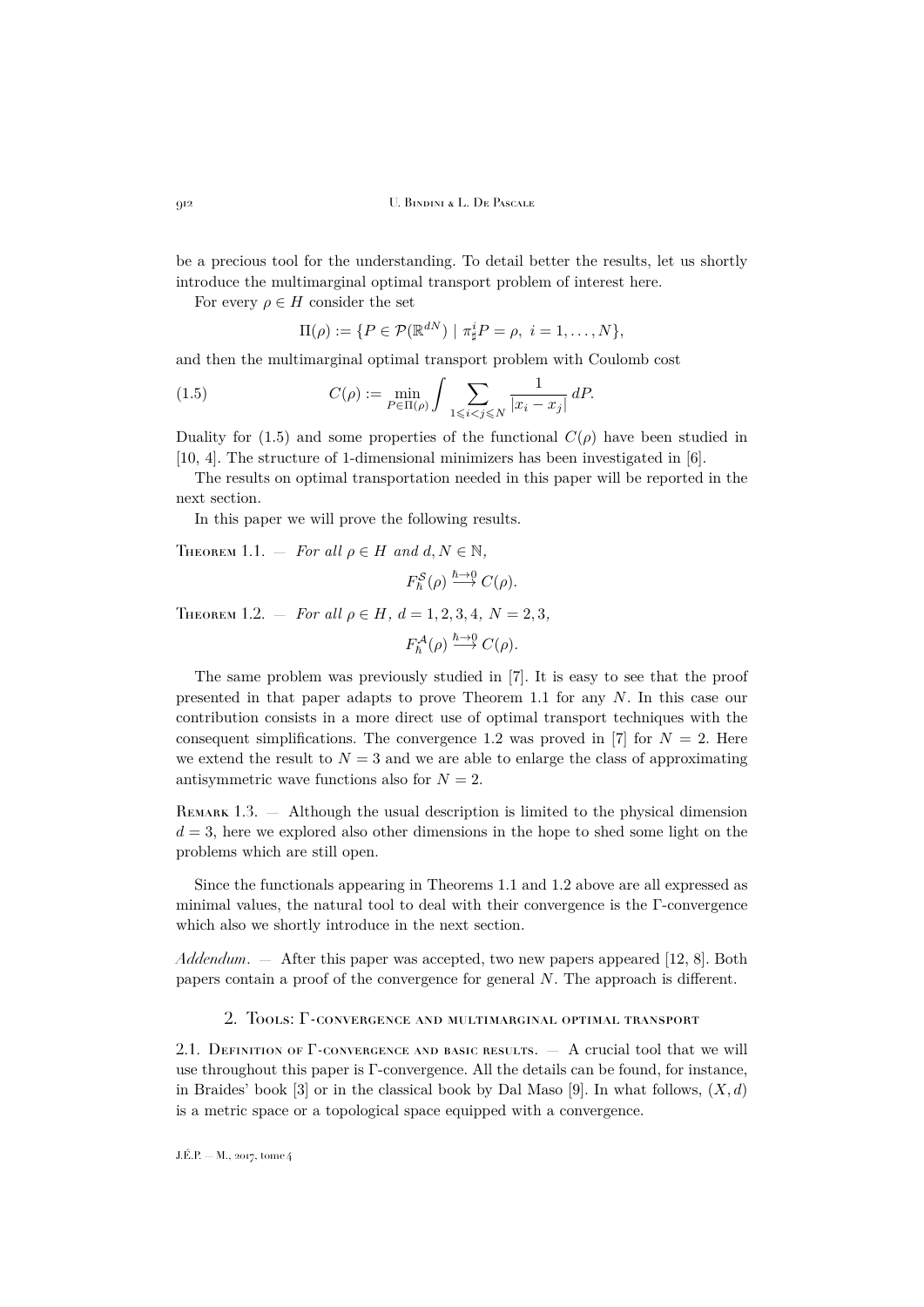DEFINITION 2.1. — Let  $(F_n)_n$  be a sequence of functions  $X \mapsto \overline{\mathbb{R}}$ . We say that  $(F_n)_n$ Γ-converges to F and we write  $F_n \xrightarrow[n]{\Gamma} F$  if for any  $x \in X$  we have

– for any sequence  $(x_n)_n$  of X converging to x

 $\liminf_{n} F_n(x_n) \geq F(x)$  (Γ-liminf inequality);

– there exists a sequence  $(x_n)_n$  converging to x and such that

$$
\limsup_n F_n(x_n) \leq F(x) \qquad \text{(T-limsup inequality)}.
$$

This definition is actually equivalent to the following equalities for any  $x \in X$ :

$$
F(x) = \inf \left\{ \liminf_{n} F_n(x_n) : x_n \longrightarrow x \right\} = \inf \left\{ \limsup_{n} F_n(x_n) \mid x_n \longrightarrow x \right\}.
$$

The function  $x \mapsto \inf \{\liminf_{n} F_n(x_n) : x_n \to x\}$  is called Γ-liminf of the sequence  $(F_n)_n$  and the other one its Γ-limsup. A useful result is the following (which for instance implies that a constant sequence of functions does not Γ-converge to itself in general).

Proposition 2.2.  $-$  *The* Γ*-liminf and the* Γ*-limsup of a sequence of functions*  $(F_n)_n$ *are both lower semi-continuous on* X*.*

The main interest of Γ-convergence resides in its consequences in terms of convergence of minima:

<span id="page-5-0"></span>THEOREM 2.3. – Let  $(F_n)_n$  be a sequence of functions  $X \to \overline{\mathbb{R}}$  and assume that  $F_n \xrightarrow[n]{\Gamma} F$ . Assume moreover that there exists a compact and non-empty subset K of X *such that*

$$
\forall n \in N, \quad \inf_{X} F_n = \inf_{K} F_n
$$

*(we say that*  $(F_n)_n$  *is equi-mildly coercive on* X*). Then* F *admits a minimum on* X and the sequence  $(\inf_X F_n)_n$  *converges to* min F. Moreover, if  $(x_n)_n$  *is a sequence of* X *such that*

$$
\lim_{n} F_n(x_n) = \lim_{n} (\inf_{X} F_n)
$$

*and if*  $(x_{\phi(n)})_n$  *is a subsequence of*  $(x_n)_n$  *having a limit x, then*  $F(x) = \inf_X F$ .

2.2. Multimarginal optimal transportation and composition of optimal transport plans. — In this subsection we present some basic results about multimarginal optimal transportation with Coulomb cost.

An element P of  $\Pi(\rho)$  is commonly called a transport plan for  $\rho$ . If  $\rho \in \mathcal{P}(\mathbb{R}^d)$ , define

$$
\mu_{\rho}(t) = \sup_{x \in \mathbb{R}^d} \rho(B(x,t)).
$$

DEFINITION 2.4. — The *concentration* of  $\rho$  is

$$
\mu_{\rho} = \lim_{t \to 0} \mu_{\rho}(t).
$$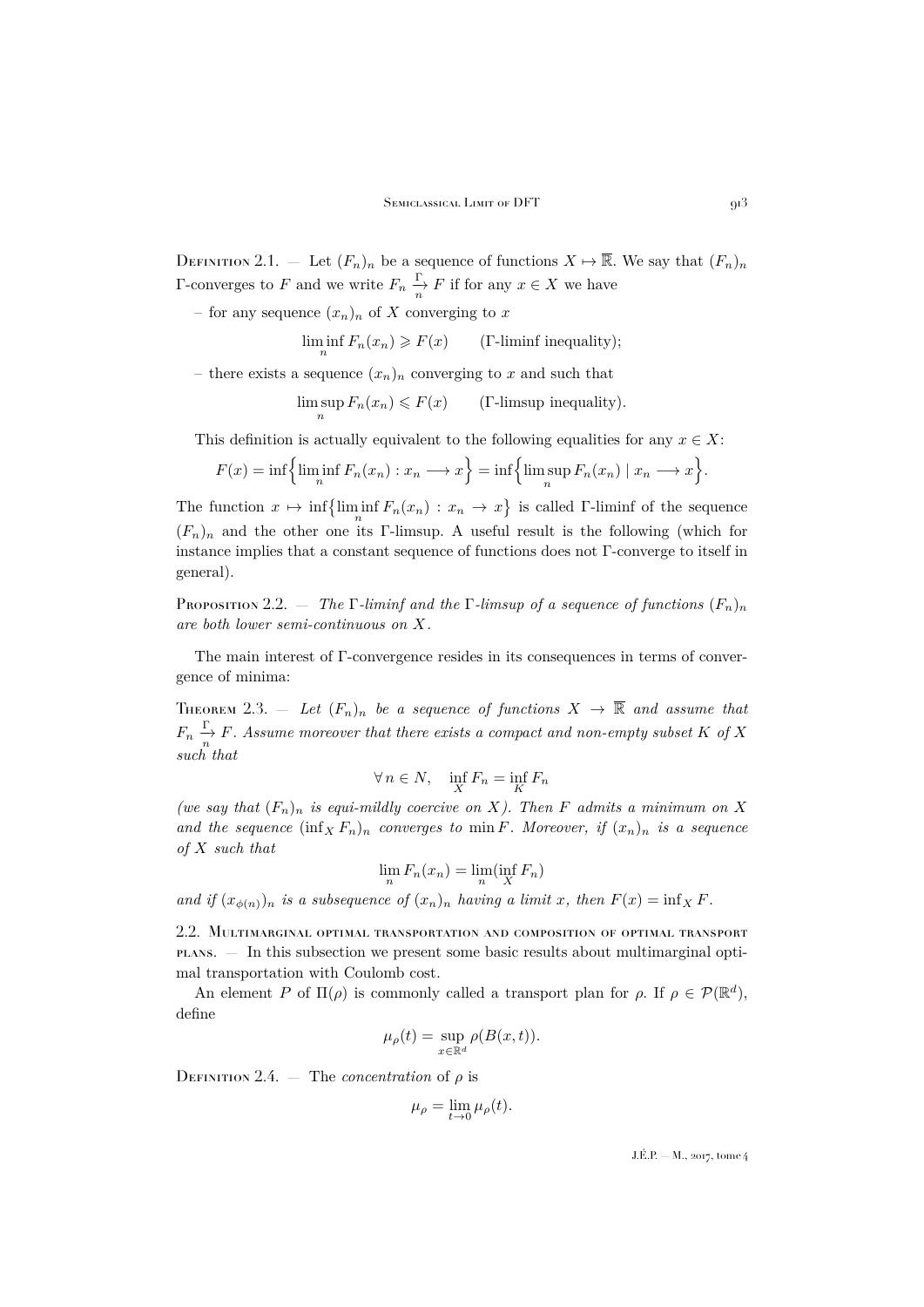Note that  $\rho \in H$  implies  $\mu_{\rho} = 0$ , since  $\sqrt{\rho} \in H^1$  implies  $\rho \in L^1$ . It is commonly assumed that, if  $\mu_{\rho} < 1/N$ , then  $\mathcal{C}(\rho) < +\infty$ . Here we provide a simple argument adapted to the particular case  $\rho \in H$ :

<span id="page-6-2"></span>PROPOSITION 2.5.  $-If p \geqslant 2d/(2d-1)$  and  $\rho \in L^1(\mathbb{R}^d) \cap L^p(\mathbb{R}^d)$ , then  $\mathcal{C}(\rho) < +\infty$ .

*Proof.* — Consider the transport plan  $P(x_1, \ldots, x_N) = \rho(x_1) \cdots \rho(x_N)$ ; then,

$$
C(P) = \int c(X) dP(X) = \sum_{1 \leq i < j \leq N} \int_{\mathbb{R}^d \times \mathbb{R}^d} \frac{\rho(x_i)\rho(x_j)}{|x_i - x_j|} dx_i \, dx_j \leq C(d, p) \|\rho\|_p^2,
$$

where the last inequality follows from the Hardy-Littlewood-Sobolev and Hölder inequalities.

DEFINITION 2.6. — If  $\alpha > 0$ , let

$$
D_{\alpha} = \left\{ X \in \mathbb{R}^{Nd} \mid \exists i \neq j \text{ with } |x_i - x_j| < \alpha \right\}
$$

be an open strip around

$$
D_0 = \left\{ X \in \mathbb{R}^{Nd} \mid \exists i \neq j \text{ with } x_i = x_j \right\},\
$$

which is the set where the cost function  $c$  is singular.

Note that if a transport plan P has the property that  $P(D_{\alpha}) = 0$  for some  $\alpha > 0$ then  $C(P)$  is finite. The converse is not true in general, i.e., there may well be transport plans of finite cost whose supports have distance 0 from the set  $D_0$ .

However, this is not the case if  $P$  is optimal, as recently proved in [\[4\]](#page-25-3):

<span id="page-6-1"></span>THEOREM 2.7. – Let  $\rho \in \mathcal{P}(\mathbb{R}^d)$  with  $\mu_\rho < 1/N(N-1)^2$ , with  $\mathcal{C}(\rho) < +\infty$ , and let  $\beta$ *be such that*

$$
\mu_{\rho}(\beta) < \frac{1}{N(N-1)^2}.
$$

*If*  $P \in \Pi(\rho)$  *is an optimal plan for the problem* [\(1.5\)](#page-4-1)*, then*  $P \mid_{D_{\alpha}} = 0$  *for every*  $\alpha$ *such that*

$$
\alpha < \frac{2\beta}{N^2(N-1)}.
$$

## 3. A  $\Gamma$ -convergence result and proofs of the main theorems

<span id="page-6-0"></span>It is useful to reformulate the different variational problems so that they have a common domain. For every  $\psi \in \mathcal{S}$  or  $\psi \in \mathcal{A}$  there is a natural transport plan  $P_{\psi} \in \Pi(\rho_{\psi})$  defined by

$$
P_{\psi} = \sum_{\alpha_1,\ldots,\alpha_N} |\psi|^2(x_1,\alpha_1;\ldots;x_N,\alpha_N).
$$

Then for every  $\rho \in H$  define  $\mathcal{F}_{\hbar}^{\mathcal{S}}$ ,  $\mathcal{F}_{\hbar}^{\mathcal{A}} : \Pi(\rho) \to \mathbb{R}^+ \cup \{+\infty\}$  as follows:

$$
\mathcal{F}_{\hbar}^{\mathcal{S}}(P) = \begin{cases} T_{\hbar}(\psi) + V_{ee}(\psi) & \text{if } P = P_{\psi} \text{ for some } \psi \in \mathcal{S}, \\ +\infty & \text{otherwise,} \end{cases}
$$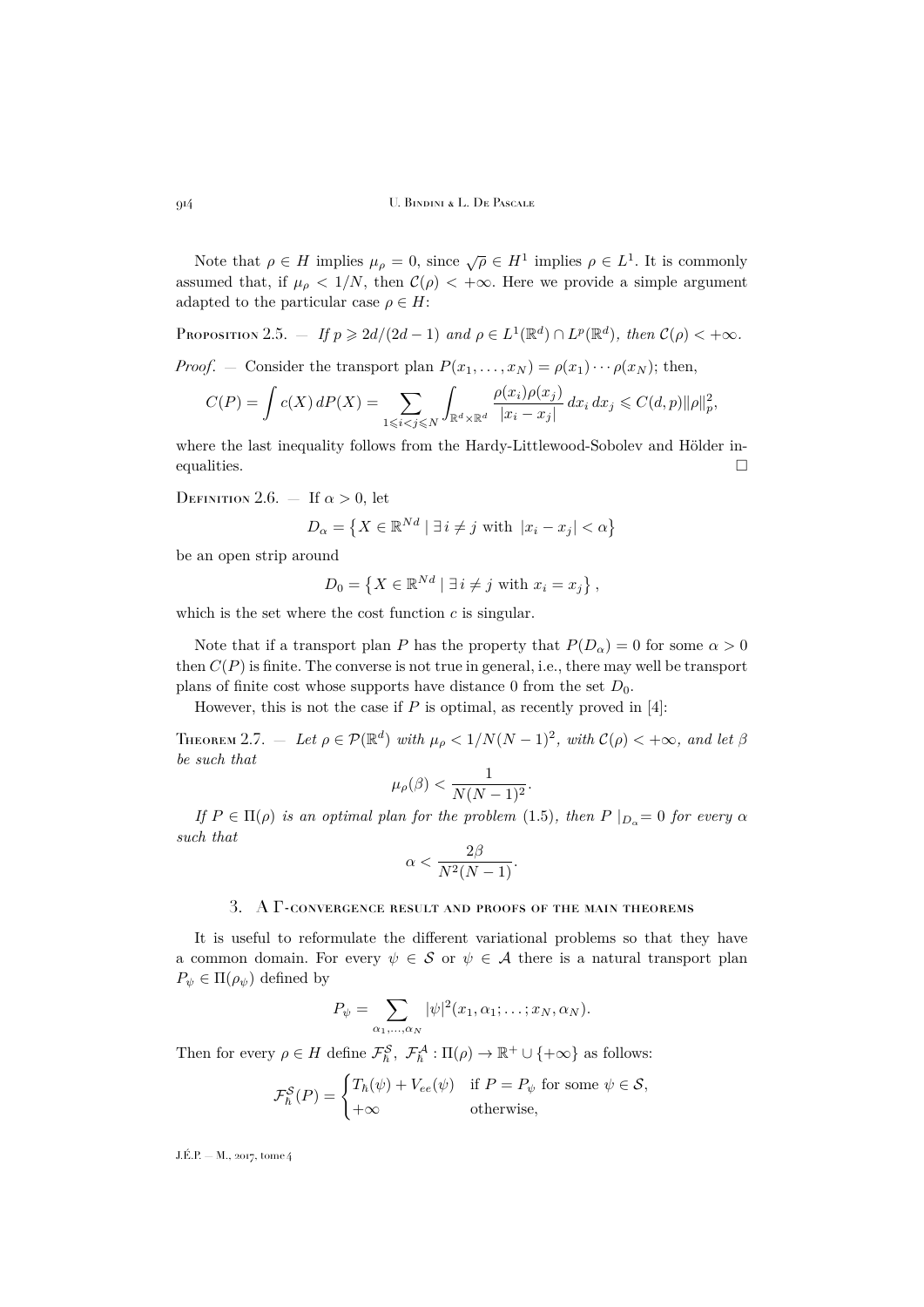and

<span id="page-7-1"></span>
$$
\mathcal{F}_{\hbar}^{\mathcal{A}}(P) = \begin{cases} T_{\hbar}(\psi) + V_{ee}(\psi) & \text{if } P = P_{\psi} \text{ for some } \psi \in \mathcal{A}, \\ +\infty & \text{otherwise.} \end{cases}
$$

It follows that

(3.1) 
$$
F_{\hbar}^{\mathcal{S}}(\rho) = \min_{\Pi(\rho)} \mathcal{F}_{\hbar}^{\mathcal{S}}(P),
$$

and

(3.2) 
$$
F_h^{\mathcal{A}}(\rho) = \min_{\Pi(\rho)} \mathcal{F}_h^{\mathcal{A}}(P).
$$

Concerning the optimal transport problem we only need to incorporate the symmetry constraint in the transport functional. For every  $\sigma \in \mathfrak{S}^N$  permutation of  $\{1, \ldots, N\}$ and every  $P \in \mathcal{P}(\mathbb{R}^{Nd})$  we consider  $\sigma_{\sharp}P$  the image measure via  $\sigma$  of the measure P, where with a little abuse of notations we have denoted by

<span id="page-7-3"></span>
$$
\sigma(x_1,\ldots,x_N):=(x_{\sigma(1)},\ldots,x_{\sigma(N)}).
$$

For every  $P \in \Pi(\rho)$  we can consider the measure

$$
\widetilde{P} := \frac{1}{N!} \sum_{\sigma \in \mathfrak{S}^N} \sigma_{\sharp} P.
$$

We have that  $\widetilde{P} \in \Pi(\rho)$  and, since the cost is also permutation invariant the transport cost of  $\tilde{P}$  is the same as the cost of P. We say that P is symmetric if  $\sigma_{\sharp}P = P$  for every  $\sigma \in \mathfrak{S}^N$ . Then, for example, the measure  $\widetilde{P}$  above is symmetric. Define, then

DEFINITION 3.1.  $\mathfrak{C}_{\mathcal{S}}(P) = \begin{cases} \int c \, dP & \text{if } P \text{ is symmetric,} \\ 0 & \text{otherwise.} \end{cases}$  $+\infty$  otherwise.

We will omit the S and only use  $\mathfrak{C}(P)$  if symmetry is not required.

<span id="page-7-2"></span>By the previous discussion

(3.3) 
$$
C(\rho) = \min_{\Pi(\rho)} \mathfrak{C}_{\mathcal{S}}(P).
$$

Then the common domain of minimization of  $\mathcal{F}_{\hbar}^{\mathcal{S}}$ ,  $\mathcal{F}_{\hbar}^{\mathcal{A}}$  and  $\mathfrak{C}_{\mathcal{S}}$  is  $\Pi(\rho)$  which we consider embedded in the space of probability measures  $P$  equipped with the tight convergence.

DEFINITION 3.2. — A generalized sequence of wave functions  $\{\psi_{\hbar}\}\$  converges to a transport plan P if  $P_{\psi_h} \rightharpoonup P$ .

We will prove

<span id="page-7-0"></span>THEOREM 3.3.  $-$  *For every*  $\rho \in H$  the functionals  $\mathcal{F}^{\mathcal{S}}_{\hbar}$  are mildly equicoercive and

 $\mathcal{F}_{\hbar}^{\mathcal{S}} \stackrel{\Gamma}{\longrightarrow} \mathfrak{C}_{\mathcal{S}},$ 

*with respect to the tight convergence of measures.*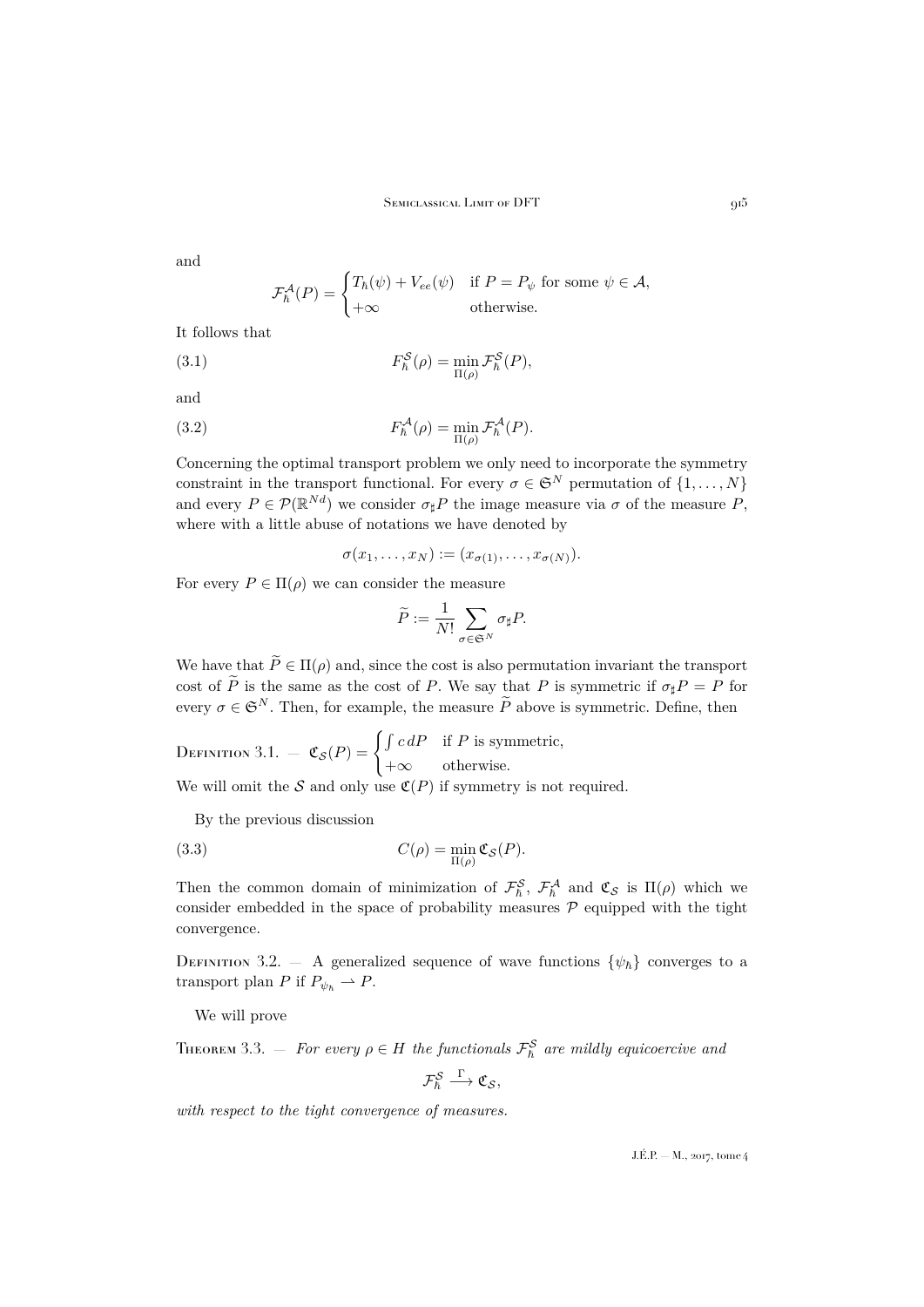<span id="page-8-0"></span>THEOREM 3.4.  $-$  *For every*  $\rho \in H$  the functionals  $\mathcal{F}^{\mathcal{A}}_{\hbar}$  are mildly equicoercive and for  $d = 2, 3, 4$  *and*  $N = 2, 3$ *,* 

$$
\mathcal{F}^{\mathcal{A}}_{\hbar} \stackrel{\Gamma}{\longrightarrow} \mathfrak{C}_{\mathcal{S}},
$$

*with respect to the tight convergence of measures.*

The proofs of Theorems [3.3](#page-7-0) and [3.4](#page-8-0) above coincide for a large part and will constitute the rest of this section.

## <span id="page-8-1"></span>3.1. Equicoerciveness

LEMMA 3.5.  $\Box$   $\Pi(\rho)$  *is compact with respect to the weak convergence.* 

*Proof.* – First we prove that  $\Pi(\rho)$  is tight. In fact, for  $\varepsilon > 0$  let  $K \subseteq \mathbb{R}^d$  compact such that

$$
\int_{K^c} \rho(x) \, dx \leqslant \varepsilon.
$$

Observe that

$$
(K^N)^c = (K^c \times \mathbb{R}^{d(N-1)}) \cup (\mathbb{R}^d \times K^c \times \mathbb{R}^{d(N-2)}) \cup \cdots \cup (\mathbb{R}^{d(N-1)} \times K^c),
$$

and for every  $P \in \Pi(\rho)$ 

$$
\int_{(K^N)^c} \, dP(X) \leqslant N \varepsilon
$$

and  $K^N$  is compact. By Prokhorov's Theorem we deduce that  $\Pi(\rho)$  is relatively compact. However, if  $P_n \rightharpoonup P$  and  $P_n \in \Pi(\rho)$ , for every function  $\phi(x_j) \in C_b(\mathbb{R}^{Nd})$ depending only on the j-th variable one has

$$
\int_{\mathbb{R}^{Nd}} \phi(x_j) dP_n(X) = \int_{\mathbb{R}^d} \phi(x) \rho(x) dx,
$$

which implies

$$
\int_{\mathbb{R}^d} \phi(x)\rho(x) dx = \int_{\mathbb{R}^{Nd}} \phi(x_j) dP(X) = \int_{\mathbb{R}^d} \phi(x) d\pi_{\#}^j(P)(x).
$$

Since  $\phi$  was arbitrary,  $\pi_{\#}^{j}(P)(x) = \rho(x)$ , and hence  $P \in \Pi(\rho)$ .

### <span id="page-8-2"></span>3.2. Γ-lim inf inequality

PROPOSITION 3.6.  $-$  *Let*  $\rho \in H$  *and let* P *a probability measure on*  $\mathbb{R}^{Nd}$ *. If*  $\{\psi_{\hbar}\}_\hbar \subseteq$  $S(\rho)$  *(or*  $A(\rho)$ *) is a generalized sequence such that*  $P_{\psi_h} \rightharpoonup P$ *. Then* 

- (i) P *is symmetric,*
- (ii)  $\liminf_{\hbar \to 0} \mathcal{F}_{\hbar}^{\mathcal{S}}(P_{\psi_{\hbar}}) \geq \mathfrak{C}_{\mathcal{S}}(P).$

*Proof.* — It is easy to see that invariance with respect to permutations is a closed condition in the space of probability measures. For the inequality:  $\liminf_{\hbar\to 0} \mathcal{F}_{\hbar}^{\mathcal{S}}(P_{\psi_{\hbar}})$  $\liminf_{\hbar\to 0} T_{\hbar}(\psi_{\hbar}) + V_{ee}(\psi_{\hbar}) \geqslant \liminf_{\hbar\to 0} V_{ee}(\psi_{\hbar}) \geqslant \mathfrak{C}_{\mathcal{S}}(P).$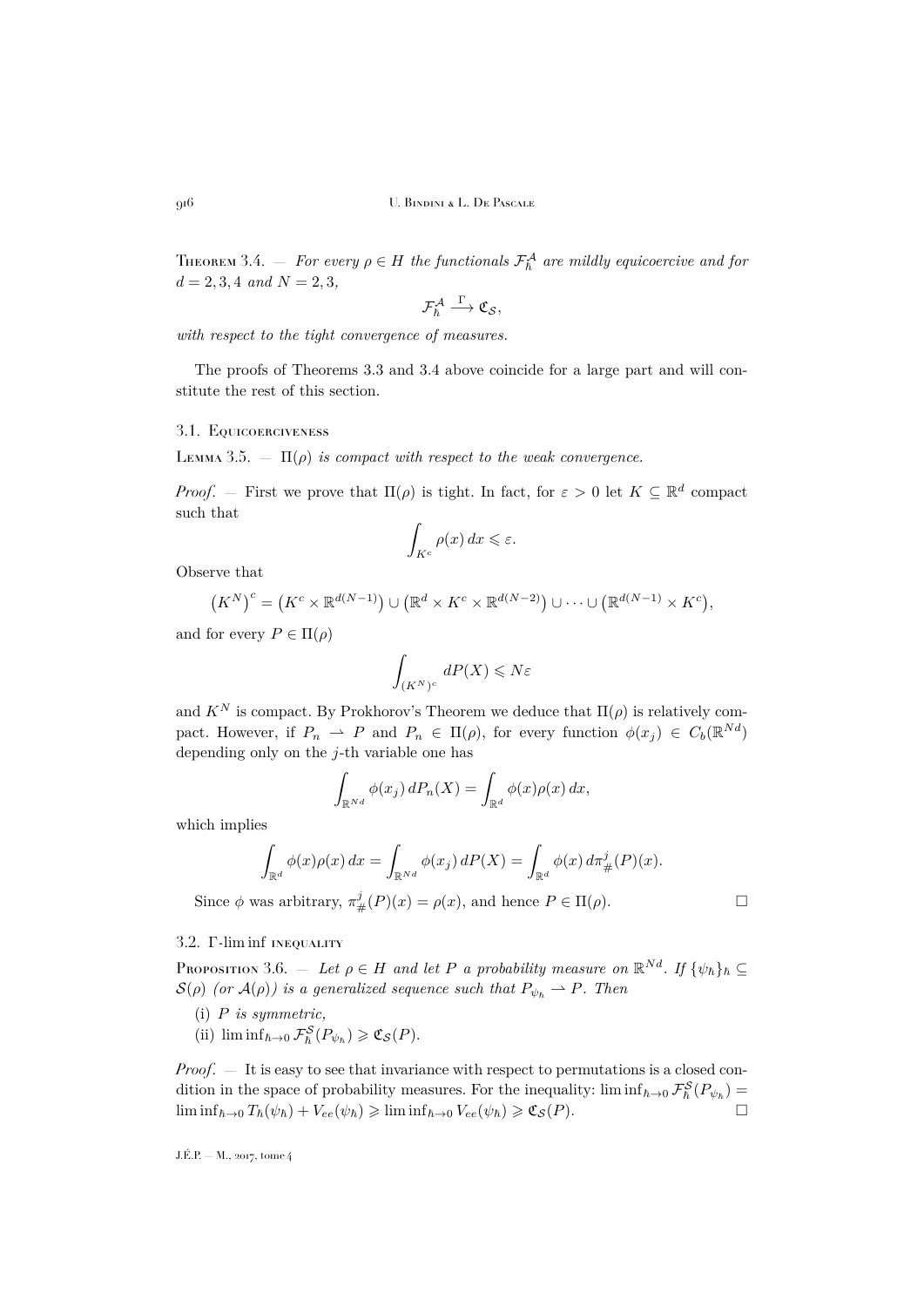3.3. AN APPROXIMATION PROCEDURE FOR  $P \in \Pi(\rho)$ 

<span id="page-9-0"></span>PROPOSITION 3.7. — Let  $\rho \in H$ , and  $P \in \Pi(\rho)$  be a transport plan such that

$$
(3.4) \t\t P|_{D_{\alpha}} = 0
$$

*for some*  $\alpha > 0$ *. Then there exists a family of plans*  $\{P_{\varepsilon}\}_{{\varepsilon}>0}$  *such that:* 

(i) *for every*  $\varepsilon > 0$ ,  $P_{\varepsilon} \in \Pi(\rho)$  *and is absolutely continuous with respect to the* Lebesgue measure, with density given by  $\varphi_{\varepsilon}^2(X)$ , where  $\varphi_{\varepsilon}$  is a suitable  $H^1$  function;

- (ii)  $P_{\varepsilon} \rightharpoonup P$  *as*  $\varepsilon \to 0$ ;
- (iii)  $\limsup_{\varepsilon \to 0} \mathfrak{C}(P_{\varepsilon}) \leq \mathfrak{C}(P);$
- (iv) *the kinetic energy of*  $\varphi_{\varepsilon}$  *is explicitly controlled:*

<span id="page-9-1"></span>
$$
\int |\nabla \varphi_{\varepsilon}(X)|^2 dX \leq N\left(\|\sqrt{\rho}\|_{H^1}^2 + \frac{K}{4\varepsilon^2}\right)
$$

*for a suitable constant*  $K > 0$ *.* 

The proof is made of several steps. We start regularizing by convolution. The plans we obtain are regular but do not have the same marginals as P. We use the standard mollifiers  $\eta \colon \mathbb{R}^d \to \mathbb{R}$  as

$$
\eta(u) = \begin{cases} ke^{-1/(1-|u|^2)} & |u| < 1\\ 0 & |u| \ge 1, \end{cases}
$$

where  $k = k(d) > 0$  is a suitable constant, which depends only on the dimension d, such that  $\int_{\mathbb{R}^d} \eta(u) du = 1$ . Set also

$$
\eta_{\varepsilon}(u) = \frac{1}{\varepsilon^{d}} \eta\left(u/\varepsilon\right).
$$

The next Lemma is well known and it is a useful tool to estimate some  $L^2$  norms which will appear later.

LEMMA 3.8. – *There exists a constant*  $K = K(d) > 0$ , depending only on the dimen*sion* d*, such that*

$$
\int_{B(0,\varepsilon)} \frac{|\nabla \eta_{\varepsilon}(u)|^2}{\eta_{\varepsilon}(u)} du = \frac{K}{\varepsilon^2}.
$$

*Proof*. — Point out that

$$
\nabla \eta(u) = \begin{cases}\n\frac{-2ku}{(1 - |u|^2)^2} e^{-1/(1 - |u|^2)} & |u| < 1 \\
0 & |u| \ge 1\n\end{cases}
$$

and

$$
\nabla \eta_{\varepsilon}(u) = \frac{1}{\varepsilon^{d+1}} \, \nabla \eta \left(u/\varepsilon\right).
$$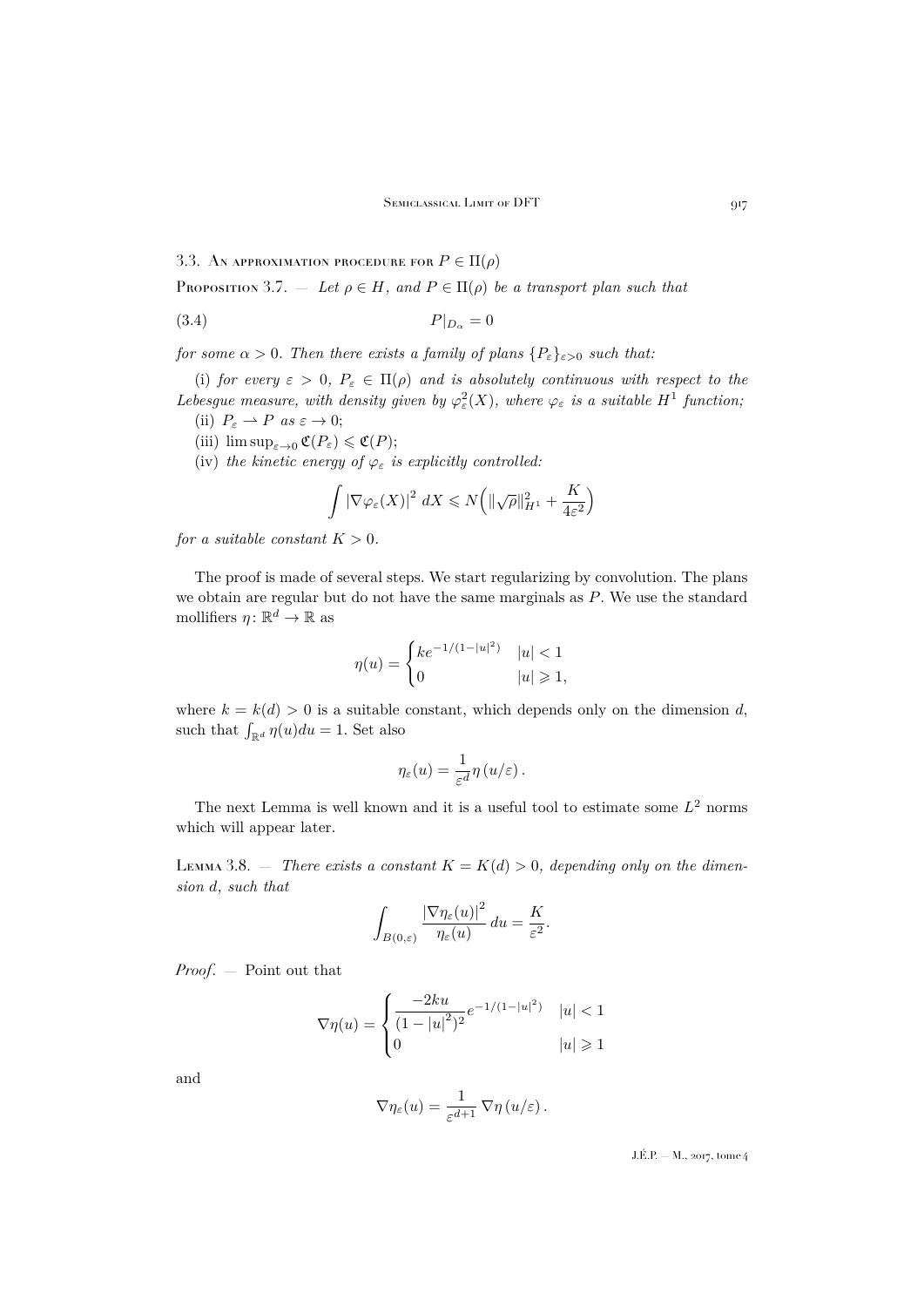Now

$$
\int_{B(0,\varepsilon)} \frac{|\nabla \eta_{\varepsilon}(u)|^2}{\eta_{\varepsilon}(u)} du = \int_{B(0,\varepsilon)} \frac{1}{\varepsilon^{d+2}} \frac{|\nabla \eta(u/\varepsilon)|^2}{\eta(u/\varepsilon)} du = \frac{1}{\varepsilon^2} \int_{B(0,1)} \frac{|\nabla \eta(v)|^2}{\eta(v)} dv
$$

$$
= \frac{1}{\varepsilon^2} \int_{B(0,1)} \frac{4k |v|^2}{(1-|v|^2)^4} e^{-1/(1-|v|^2)} dv = \frac{K(d)}{\varepsilon^2}.
$$

Now we define the function

$$
H_{\varepsilon}(Y - X) = \prod_{i=1}^{N} \eta_{\varepsilon}(y_i - x_i).
$$

and use it as mollifier to regularize the transport plan  $P$  defining

$$
\widetilde{P}_{\varepsilon}(Y) = \int H_{\varepsilon}(Y - X) dP(X).
$$

Note that the marginals of  $\tilde{P}_{\varepsilon}^{(3)}$  are different from  $\rho$ , but may be written explicitly:

$$
\rho_{\varepsilon}(y) = \int_{\mathbb{R}^{(N-1)d}} \widetilde{P}_{\varepsilon}(y, y_2, \dots, y_N) dy_2 \cdots dy_N
$$
  
\n
$$
= \int_{\mathbb{R}^{(N-1)d}} \int \eta_{\varepsilon}(y - x_1) \eta_{\varepsilon}(y_2 - x_2) \cdots \eta_{\varepsilon}(y_N - x_N) dP(X) dy_2 \cdots dy_N
$$
  
\n
$$
= \int \eta_{\varepsilon}(y - x_1) dP(X) = \int_{\mathbb{R}^d} \rho(x) \eta_{\varepsilon}(y - x) dx = (\rho * \eta_{\varepsilon})(y).
$$

<span id="page-10-0"></span>LEMMA 3.9.  $-$  *Let*  $\alpha$  *be as in the statement of Proposition* [3.7](#page-9-0) *and let*  $Y \in \mathbb{R}^{Nd}$  *be such that*  $|y_i - y_j| < \alpha/2$  *for some*  $i \neq j$ *, and*  $\varepsilon < \alpha/4$ *, then*  $\widetilde{P}_\varepsilon(Y) = 0$ *.* 

*Proof*. — Note that

$$
\widetilde{P}_{\varepsilon}(Y) = \int H_{\varepsilon}(Y - X) \prod_{j=1}^{N} \chi_{B(y_j, \varepsilon)}(x_j) dP(X).
$$

If Y and  $\varepsilon$  are as in the statement, and  $x_i \in B(y_i, \varepsilon), x_j \in B(y_j, \varepsilon)$ , then

$$
|x_i - x_j| \leq |x_i - y_i| + |y_i - y_j| + |y_j - x_j| \leq \alpha.
$$

The thesis follows from  $(3.4)$ .

Define now

$$
\widetilde{\varphi}_{\varepsilon}(Y)=\sqrt{\widetilde{P}_{\varepsilon}(Y)}.
$$

LEMMA 3.10. – *For every*  $\varepsilon > 0$ ,  $\widetilde{\varphi}_{\varepsilon} \in H^1(\mathbb{R}^{Nd})$ .

<sup>(3)</sup>As usual we mean the marginals of  $\widetilde{P}_{\varepsilon}(Y) dY$ .

J.É.P. — M., 2017, tome 4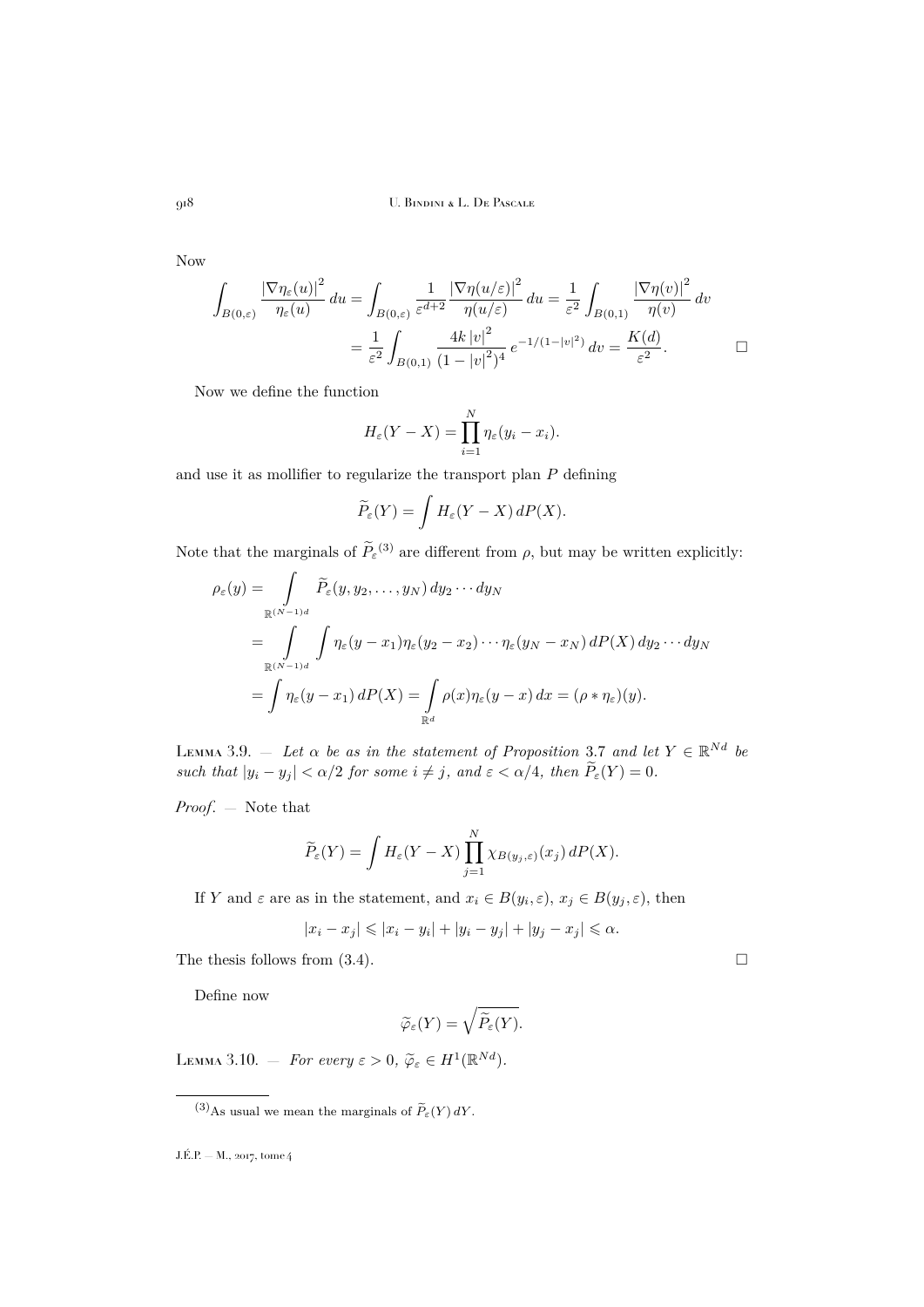*Proof.* – Fix  $\varepsilon > 0$ . Clearly  $\tilde{\varphi}_{\varepsilon}$  is  $L^2$ , since

$$
\int \widetilde{\varphi}_{\varepsilon}^{2}(Y) dY = \int \widetilde{P}_{\varepsilon}(Y) dY = \iint H_{\varepsilon}(Y - X) dP(X) dY
$$

$$
= \iint H_{\varepsilon}(Y - X) dY dP(X) = \int dP(X) = 1.
$$

Now we estimate  $|\nabla \widetilde{\varphi}_{\varepsilon}|^2$ . Using the Cauchy-Schwarz inequality,

$$
\begin{aligned} \left| \nabla \widetilde{P}_{\varepsilon}(Y) \right| &\leqslant \int \left| \nabla H_{\varepsilon}(Y - X) \right| \, dP(X) \\ &\leqslant \sqrt{\int \frac{\left| \nabla H_{\varepsilon}(Y - X) \right|^{2}}{H_{\varepsilon}(Y - X)} \, dP(X)} \sqrt{\int H_{\varepsilon}(Y - X) \, dP(X)} \\ &= \sqrt{\int \frac{\left| \nabla H_{\varepsilon}(Y - X) \right|^{2}}{H_{\varepsilon}(Y - X)} \, dP(X)} \sqrt{\widetilde{P}_{\varepsilon}(Y)}, \end{aligned}
$$

where the first integral is extended to the set where the integrand is defined, namely  $|x_j - y_j| < \varepsilon \ \forall j$ . Therefore, with the same convention,

$$
\int |\nabla \widetilde{\varphi}_{\varepsilon}(Y)|^2 dY = \frac{1}{4} \int \frac{|\nabla \widetilde{P}_{\varepsilon}(Y)|^2}{\widetilde{P}_{\varepsilon}(Y)} dY \le \frac{1}{4} \int \int \frac{|\nabla H_{\varepsilon}(Y - X)|^2}{H_{\varepsilon}(Y - X)} dP(X) dY
$$
  
\n
$$
= \frac{1}{4} \sum_{j=1}^N \int \int \frac{|\nabla_j H_{\varepsilon}(Y - X)|^2}{H_{\varepsilon}(Y - X)} dY dP(X)
$$
  
\n
$$
\le \frac{1}{4} \sum_{j=1}^N \int \int \frac{|\nabla \eta_{\varepsilon}(y_j - x_j)|^2}{\eta_{\varepsilon}(y_j - x_j)} dy_j dP(X)
$$
  
\n
$$
= \frac{N}{4} \int \frac{|\nabla \eta_{\varepsilon}(u)|^2}{\eta_{\varepsilon}(u)} du = \frac{KN}{4\varepsilon^2}.
$$

In the next step we introduce a natural technique to get back the original marginals  $\rho$  without losing too much regularity. This technique is original and different from the one presented in [\[7\]](#page-25-2). We point out that, in a different context, this construction may well be generalized to a plan with different marginals  $\rho^1, \ldots, \rho^N$ .

The construction fits in the general scheme of composition of transport plans as presented in [\[1\]](#page-25-8).

For  $x, y \in \mathbb{R}^d$  define

$$
\gamma_\varepsilon(x,y):=\frac{\rho(x)\eta_\varepsilon(y-x)}{\rho_\varepsilon(y)}
$$

with the convention that it is zero if  $\rho_{\varepsilon}(y) = 0$ . The two variables function  $\rho(x)\eta_{\varepsilon}(y-x)$ is the key point of the construction, since it has the following property that links the different marginals:

$$
\int_{\mathbb{R}^d} \rho(x) \eta_{\varepsilon}(y-x) dx = \rho_{\varepsilon}(y), \ \int_{\mathbb{R}^d} \rho(x) \eta_{\varepsilon}(y-x) dy = \rho(x).
$$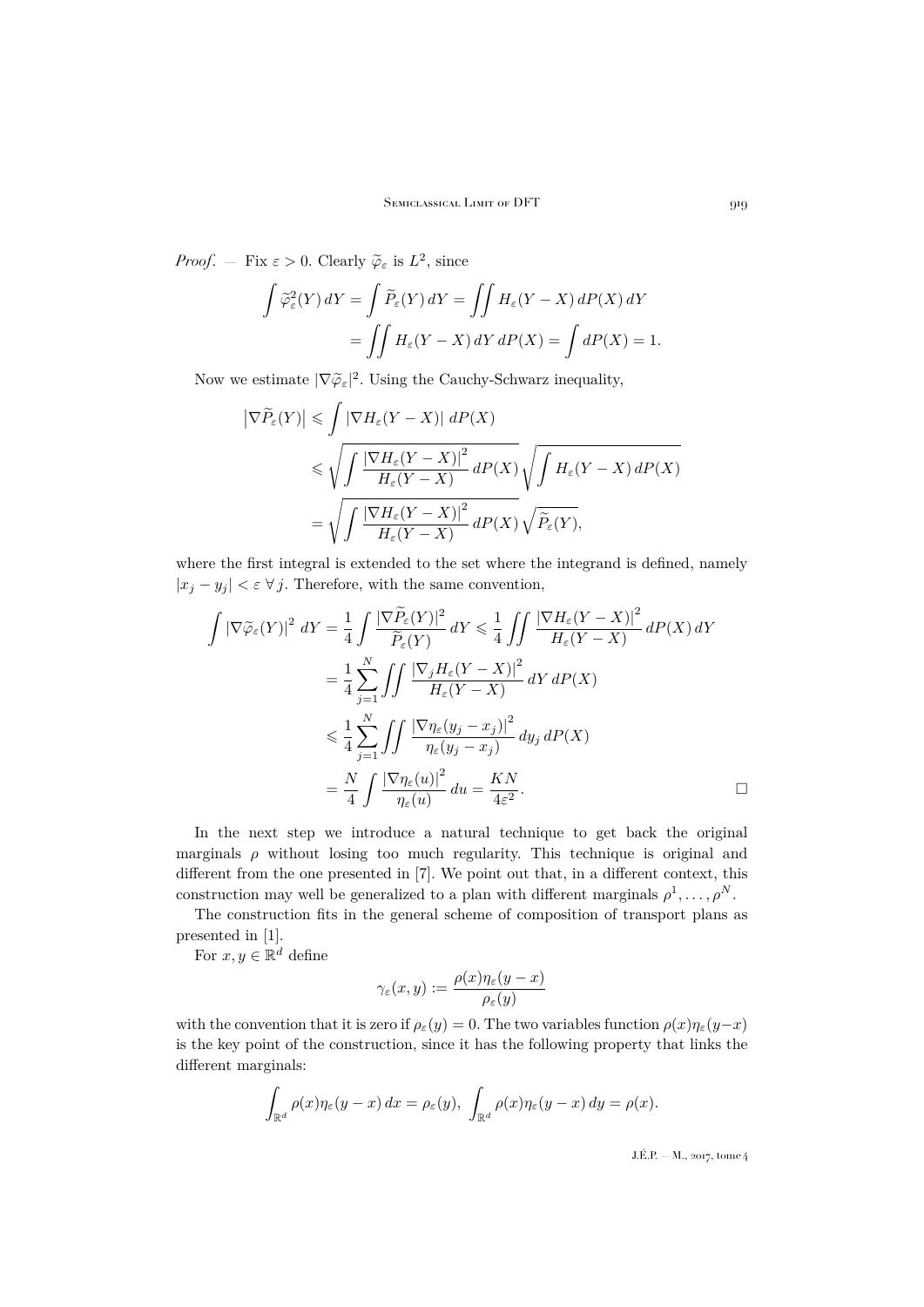To simplify the notation we set

$$
m_{\varepsilon}(X,Y) = \prod_{i=1}^{N} \gamma_{\varepsilon}(x_i, y_i), \qquad m_{\varepsilon}^{j}(X,Y) = \prod_{\substack{i=1 \\ i \neq j}}^{N} \gamma_{\varepsilon}(x_i, y_i).
$$

Note that

$$
\int_{\mathbb{R}^d} \gamma_{\varepsilon}(x, y) dx = \chi_{\rho_{\varepsilon} > 0}(y).
$$

Now set

$$
\Gamma_{\varepsilon}(X,Y) := \widetilde{\varphi}_{\varepsilon}^{2}(Y) \, m_{\varepsilon}(X,Y)
$$

and observe that

$$
\int \Gamma_{\varepsilon}(X,Y) dX = \widetilde{\varphi}_{\varepsilon}^{2}(Y) \prod_{i=1}^{N} \chi_{\rho_{\varepsilon}>0}(y_{i}) = \widetilde{\varphi}_{\varepsilon}^{2}(Y) = \widetilde{P}_{\varepsilon}(Y),
$$

where we used the following remark, which will be implicit from now on:

REMARK 3.11.  $-$  If Y is such that  $\rho_{\varepsilon}(y_i) = 0$ , then

$$
0 = \rho_{\varepsilon}(y_i) = \int_{\mathbb{R}^{(N-1)d}} \widetilde{\varphi}_{\varepsilon}(y_1, y_2, \dots, y_n)^2 dy_1 \cdots \widehat{dy}_i \cdots dy_N
$$

and hence  $\widetilde{\varphi}_{\varepsilon}(Y) = 0$ .

Define

$$
P_\varepsilon(X)=\int \Gamma_\varepsilon(X,Y)\,dY
$$

and calculate the marginals of  $P_{\varepsilon}$  to get

$$
\int_{\mathbb{R}^{(N-1)d}} P_{\varepsilon}(X) dx_2 \cdots dx_N = \int_{\mathbb{R}^{(N-1)d}} \int \Gamma_{\varepsilon}(X, Y) dY dx_2 \cdots dx_N
$$

$$
= \int \widetilde{\varphi}_{\varepsilon}^2(Y) \gamma_{\varepsilon}(x_1, y_1) dY
$$

$$
= \int_{\mathbb{R}^d} \rho_{\varepsilon}(y_1) \gamma_{\varepsilon}(x_1, y_1) dy_1 = \rho(x_1)
$$

and similarly also the other  $N-1$  marginals are equal to  $\rho$ .

<span id="page-12-0"></span>LEMMA 3.12. – Let  $\alpha$  be as in the statement of Proposition [3.4](#page-9-1). If  $|x_i - x_j| < \alpha/4$ *for some*  $i \neq j$ *, and*  $\varepsilon < \alpha/8$ *, then*  $P_{\varepsilon}(X) = 0$ *.* 

*Proof.* – Fix X and  $\varepsilon$  as in the statement, and suppose  $m_{\varepsilon}(X, Y) > 0$ . Then necessarily  $|y_i - x_i| < \varepsilon$  and  $|y_j - x_j| < \varepsilon$ , so that

$$
|y_i - y_j| \le |y_i - x_i| + |x_i - x_j| + |x_j - y_j| \le \alpha/2.
$$
  
From Lemma 3.9 it follows that  $\tilde{\varphi}_{\varepsilon}^2(Y) = 0$ .

We now define the function  $\varphi_{\varepsilon}(X) = \sqrt{P_{\varepsilon}(X)}$ , and proceed to estimate its kinetic energy.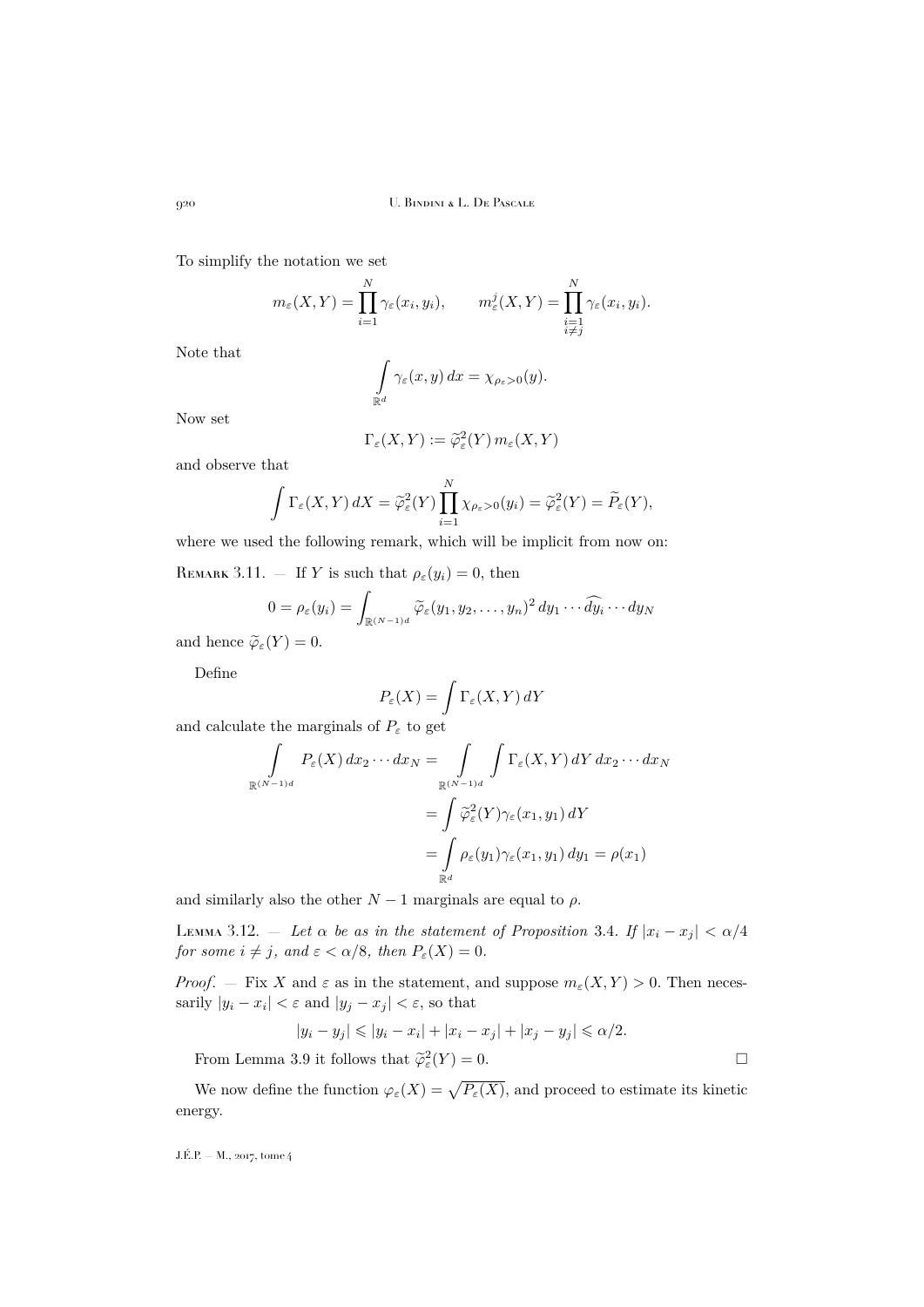*Estimate for the kinetic energy.* — Calculate first the gradient with respect to  $x_j$  of  $P_{\varepsilon}$ :

$$
\nabla_j P_{\varepsilon}(X) = \nabla_j \int \widetilde{\varphi}_{\varepsilon}^2(Y) m_{\varepsilon}^j(X, Y) \frac{\rho(x_j) \eta_{\varepsilon}(y_j - x_j)}{\rho_{\varepsilon}(y_j)} dY
$$
  
\n
$$
= \int \widetilde{\varphi}_{\varepsilon}^2(Y) m_{\varepsilon}^j(X, Y) \frac{\nabla \rho(x_j) \eta_{\varepsilon}(y_j - x_j)}{\rho_{\varepsilon}(y_j)} dY
$$
  
\n
$$
- \int \widetilde{\varphi}_{\varepsilon}^2(Y) m_{\varepsilon}^j(X, Y) \frac{\rho(x_j) \nabla \eta_{\varepsilon}(y_j - x_j)}{\rho_{\varepsilon}(y_j)} dY
$$
  
\n
$$
= A(X) + B(X).
$$

We define for simplicity

$$
J(X) = \int \widetilde{\varphi}_{\varepsilon}^{2}(Y) m_{\varepsilon}^{j}(X, Y) \frac{\eta_{\varepsilon}(y_{j} - x_{j})}{\rho_{\varepsilon}(y_{j})} dY
$$

so that, for example,

$$
P_{\varepsilon}(X) = \rho(x_j)J(X), \qquad A(X) = \nabla \rho(x_j)J(X).
$$

Now

$$
\nabla_j \varphi_{\varepsilon}(X) = \nabla_j \sqrt{P_{\varepsilon}}(X) = \frac{\nabla_j P_{\varepsilon}(X)}{2\sqrt{P_{\varepsilon}(X)}} = \frac{1}{2\sqrt{P_{\varepsilon}(X)}} \left[ A(X) + B(X) \right]
$$

and we estimate the square of the  $L^2$  norm of every term.

$$
\int \frac{|A(X)|^2}{P_{\varepsilon}(X)} dX = \int \frac{|\nabla \rho(x_j)|^2}{\rho(x_j)} J(X) dX
$$
  
\n
$$
= \int \int \frac{|\nabla \rho(x_j)|^2}{\rho(x_j)} \widetilde{\varphi}_{\varepsilon}^2(Y) m_{\varepsilon}^j(X, Y) \frac{\eta_{\varepsilon}(y_j - x_j)}{\rho_{\varepsilon}(y_j)} dY dX
$$
  
\n
$$
= \int_{\mathbb{R}^d} \left( \int \frac{|\nabla \rho(x_j)|^2}{\rho(x_j)} \widetilde{\varphi}_{\varepsilon}^2(Y) \frac{\eta_{\varepsilon}(y_j - x_j)}{\rho_{\varepsilon}(y_j)} dY \right) dx_j
$$
  
\n
$$
= \int_{\mathbb{R}^d} \int_{\mathbb{R}^d} \frac{|\nabla \rho(x_j)|^2}{\rho(x_j)} \eta_{\varepsilon}(y_j - x_j) dy_j dx_j = \int_{\mathbb{R}^d} \frac{|\nabla \rho(x_j)|^2}{\rho(x_j)} dx_j \le 4 \|\sqrt{\rho}\|_{H^1}^2.
$$

By Cauchy-Schwarz inequality,

$$
|B(X)|^2 \leq \rho(x_j)J(X) \cdot \int \widetilde{\varphi}_{\varepsilon}(Y)^2 m_{\varepsilon}^j(X,Y) \, \frac{\rho(x_j) \, |\nabla \eta_{\varepsilon}(y_j - x_j)|^2}{\rho_{\varepsilon}(y_j) \, \eta_{\varepsilon}(y_j - x_j)} \, dY.
$$

(Here the integral is extended to the region where  $\eta_{\varepsilon}(y_j - x_j) > 0$ .) Therefore, with the same convention,

$$
\int \frac{|B(X)|^2}{P_{\varepsilon}(X)} dX \le \iint \widetilde{\varphi}_{\varepsilon}(Y)^2 m_{\varepsilon}^j(X, Y) \frac{\rho(x_j) |\nabla \eta_{\varepsilon}(y_j - x_j)|^2}{\rho_{\varepsilon}(y_j) \eta_{\varepsilon}(y_j - x_j)} dY dX
$$
  
\n
$$
= \int_{\mathbb{R}^d} \int \widetilde{\varphi}_{\varepsilon}(Y)^2 \frac{\rho(x_j) |\nabla \eta_{\varepsilon}(y_j - x_j)|^2}{\rho_{\varepsilon}(y_j) \eta_{\varepsilon}(y_j - x_j)} dY d x_j
$$
  
\n
$$
= \int_{\mathbb{R}^d} \int_{\mathbb{R}^d} \frac{\rho(x_j) |\nabla \eta_{\varepsilon}(y_j - x_j)|^2}{\eta_{\varepsilon}(y_j - x_j)} dy_j d x_j = \int_{\mathbb{R}^d} \frac{|\nabla \eta_{\varepsilon}(y)|^2}{\eta_{\varepsilon}(y)} dy = \frac{K}{\varepsilon^2}.
$$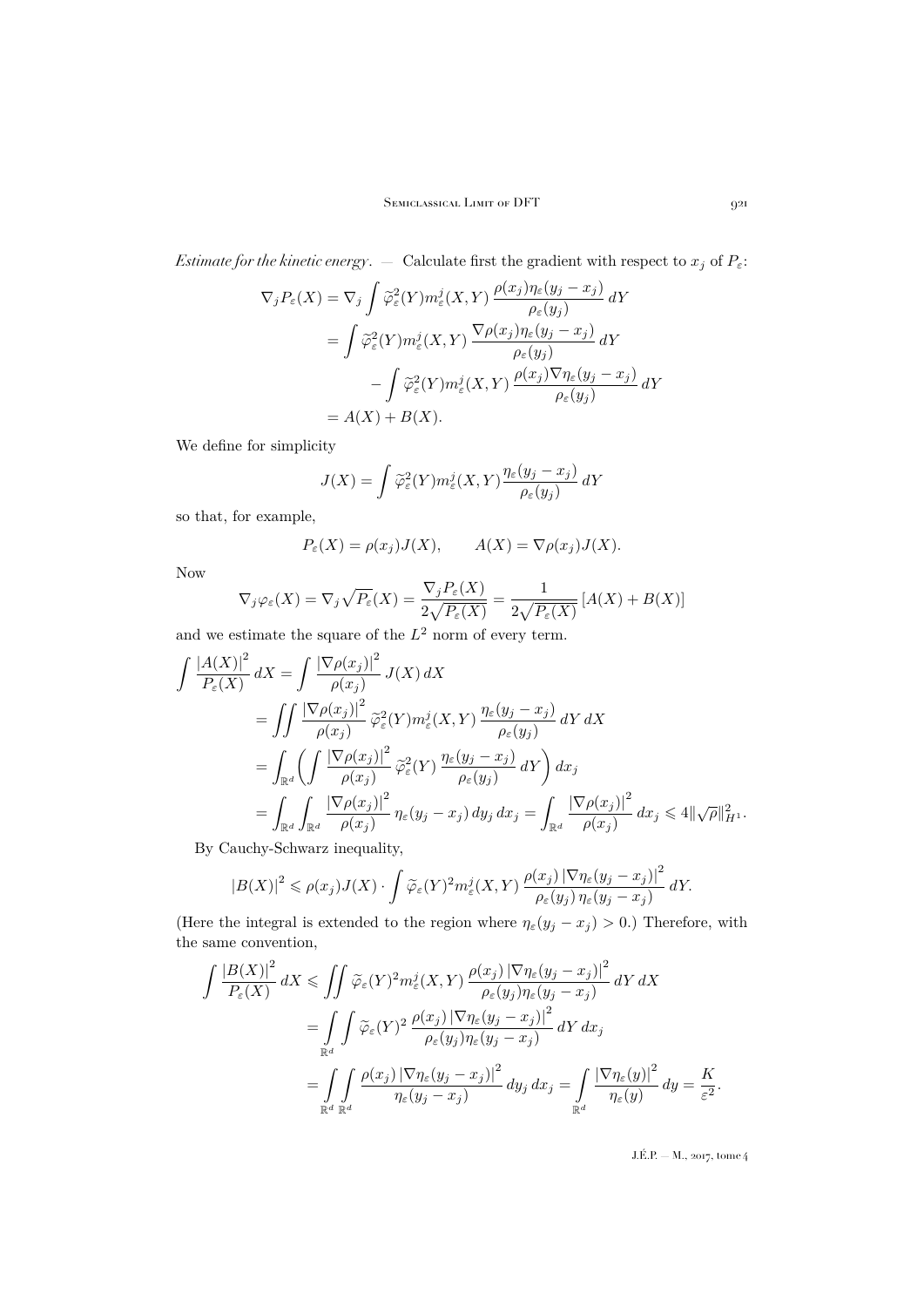Moreover,

$$
\int \frac{A(X) \cdot B(X)}{4P_{\varepsilon}(X)} dX = -\frac{1}{4} \iint \frac{\nabla \rho(x_j) \cdot \nabla \eta_{\varepsilon}(x_j - y_j)}{\rho_{\varepsilon}(y_j)} \widetilde{\varphi}_{\varepsilon}^2(Y) m_{\varepsilon}^j(X, Y) dY dX
$$
  

$$
= -\frac{1}{4} \iint_{\mathbb{R}^d \times \mathbb{R}^d} \nabla \rho(x_j) \cdot \nabla \eta_{\varepsilon}(x_j - y_j) dx_j dy_j
$$
  

$$
= -\frac{1}{4} \left( \int_{\mathbb{R}^d} \nabla \rho(x) dx \right) \cdot \left( \int_{\mathbb{R}^d} \nabla \eta_{\varepsilon}(z) dz \right)
$$

and the second factor is equal to 0, as is easy to see integrating in spherical coordinates. Thus

$$
\int \left|\nabla_j \varphi_{\varepsilon}(X)\right|^2 dX \leq \frac{1}{4} \int \frac{\left|A(X)\right|^2 + \left|B(X)\right|^2}{P_{\varepsilon}(X)} dX \leq \|\sqrt{\rho}\|_{H^1}^2 + \frac{K}{4\varepsilon^2},
$$

and by summation over  $j$ 

$$
\int |\nabla \varphi_{\varepsilon}(X)|^2 dX \leq N \bigg( \|\sqrt{\rho}\|_{H^1}^2 + \frac{K}{4\varepsilon^2} \bigg).
$$

Here we prove (ii). First we give the following lemma, which specifies that, for  $\varepsilon \to 0$ , the mass of  $\widetilde{P}_{\varepsilon}$  is concentrated near the mass of P.

<span id="page-14-0"></span>LEMMA 3.13.  $-$  *Suppose*  $R, \delta > 0$  *are such that* 

$$
\int\limits_{|X|>R} dP(X) \leq \delta;
$$

*then, if*  $\varepsilon$ √ N < R*,*

$$
\int\limits_{|Y|>2R}\widetilde{P}_\varepsilon(Y)\,dY\leqslant \delta.
$$

*Proof*

$$
\int_{Y>2R} \widetilde{P}_{\varepsilon}(Y) dY = \iint_{|Y|>2R} H_{\varepsilon}(Y-X) dP(X) dY
$$
\n
$$
= \iint_{|Y|>2R \cap |X|>R} H_{\varepsilon}(Y-X) dP(X) dY
$$
\n
$$
\leqslant \iint_{|X|>R} H_{\varepsilon}(Y-X) dY dP(X) = \int_{|X|>R} dP(X) \leqslant \delta
$$

since, where  $|X| \le R$ , one has  $|Y - X| \ge R > \varepsilon \sqrt{N}$ , and hence there exists i such that  $|x_i - y_i| > \varepsilon$ .  $| > \varepsilon$ .

Next, to prove that  $P_{\varepsilon} \rightharpoonup P$ , we interpolate by  $\widetilde{P}_{\varepsilon}$  in between.

<span id="page-14-1"></span>Lemma 3.14.  $-\tilde{P}_{\varepsilon} \rightharpoonup P$ .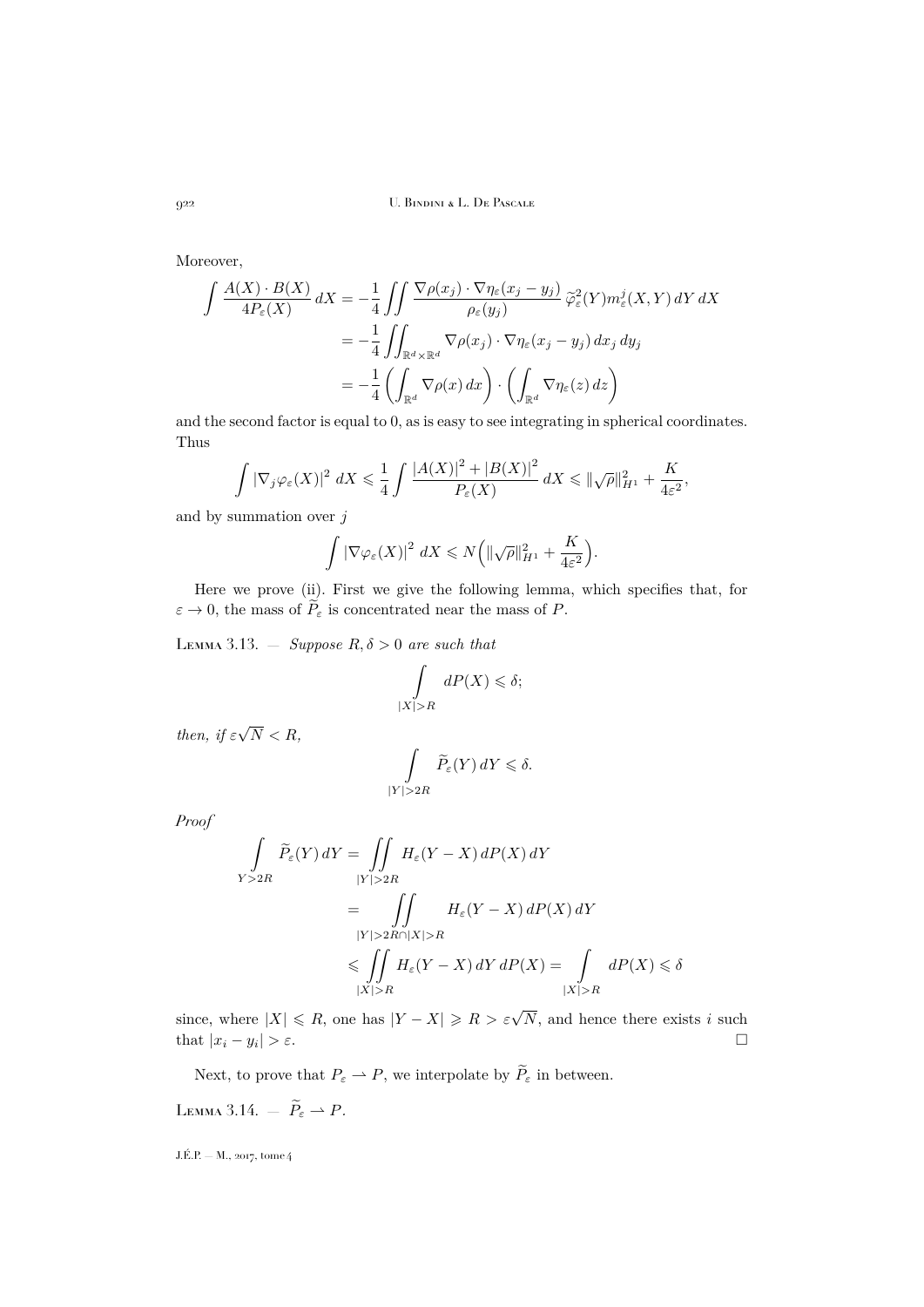*Proof.* – Let 
$$
\phi \in C_b(\mathbb{R}^{Nd})
$$
;  
\n
$$
\left| \int \phi(Y) d\tilde{P}_{\varepsilon}(Y) - \int \phi(X) dP(X) \right| = \left| \int \int [\phi(Y) - \phi(X)] H_{\varepsilon}(Y - X) dP(X) dY \right|
$$
\n
$$
\leq \int \int |\phi(Y) - \phi(X)| H_{\varepsilon}(Y - X) dP(X) dY.
$$

Given  $\delta > 0$ , let R be such that the hypothesis of Lemma [3.13](#page-14-0) holds. We divide  $\mathbb{R}^{Nd} \times \mathbb{R}^{Nd}$  in three disjoint regions:

 $E_1 = \{|X| > R\}$ ,  $E_2 = \{|X| \le R, |Y| \le 2R\}$ ,  $E_3 = \{|X| \le R, |Y| > 2R\}$ . As before, if  $\varepsilon$ √  $N < R$ , on  $E_3$  one has  $H_\varepsilon(X - Y) \equiv 0$ .

$$
\iint\limits_{E_1} |\phi(Y) - \phi(X)| H_{\varepsilon}(Y - X) dP(X) dY \leq 2 \|\phi\|_{\infty} \iint\limits_{E_1} H_{\varepsilon}(Y - X) dP(X) dY
$$
  

$$
\leq 2\delta \|\phi\|_{\infty}.
$$

On the other hand,  $E_2$  is compact; take  $\varepsilon_0$  such that  $|X - Y| \leq \varepsilon_0$  implies  $|\phi(X) - \phi(Y)| \leq \delta$ . If  $\varepsilon \sqrt{N} \leq \varepsilon_0$  we get

$$
\iint_{E_2} |\phi(Y) - \phi(X)| H_{\varepsilon}(Y - X) dP(X) dY \le \delta \iint_{E_2} H_{\varepsilon}(Y - X) dP(X) dY
$$
  

$$
\le \delta \iint_{E_2} H_{\varepsilon}(Y - X) dP(X) dY = \delta. \quad \Box
$$

LEMMA 3.15.  $-P_{\varepsilon} \rightharpoonup P$ .

*Proof.* – Let  $\phi \in C_b(\mathbb{R}^{Nd})$ . Using the fact that  $\widetilde{P}_{\varepsilon} \to P$  (Lemma [3.14\)](#page-14-1), it is left to estimate

$$
\left| \int \phi(X) P_{\varepsilon}(X) \, dX - \int \phi(Y) \widetilde{P}_{\varepsilon}(Y) \, dY \right| = \left| \iint \left[ \phi(X) - \phi(Y) \right] \Gamma_{\varepsilon}(X, Y) \, dX \, dY \right|
$$
  

$$
\leq \iint \left| \phi(X) - \phi(Y) \right| \Gamma_{\varepsilon}(X, Y) \, dX \, dY.
$$

As in the proof of Lemma [3.14,](#page-14-1) given  $\delta > 0$  let R be such that the hypothesis of Lemma [3.13](#page-14-0) holds. We divide  $\mathbb{R}^{Nd} \times \mathbb{R}^{Nd}$  in three disjoint regions:

$$
E_1 = \{ |Y| > 2R \}, \quad E_2 = \{ |Y| \leq 2R, |X| \leq 3R \}, \quad E_3 = \{ |Y| \leq 2R, |X| > 3R \}.
$$

If ε  $N < R$ , as before, on  $E_3$  the integral is zero since  $\Gamma_{\varepsilon}(X, Y) \equiv 0$  there. Thanks to Lemma [3.13,](#page-14-0)

$$
\iint_{E_1} |\phi(X) - \phi(Y)| \Gamma_{\varepsilon}(X, Y) dX dY \le 2 \|\phi\|_{\infty} \iint_{E_1} \Gamma_{\varepsilon}(X, Y) dX dY
$$
  
= 2 \|\phi\|\_{\infty} \iint\_{\{|Y| > 2R\}} \widetilde{P}\_{\varepsilon}(Y) dY \le 2\delta \|\phi\|\_{\infty}.

Exactly as before, using that  $E_2$  is compact and  $\phi$  is absolutely continuous the thesis follows.  $\hfill \square$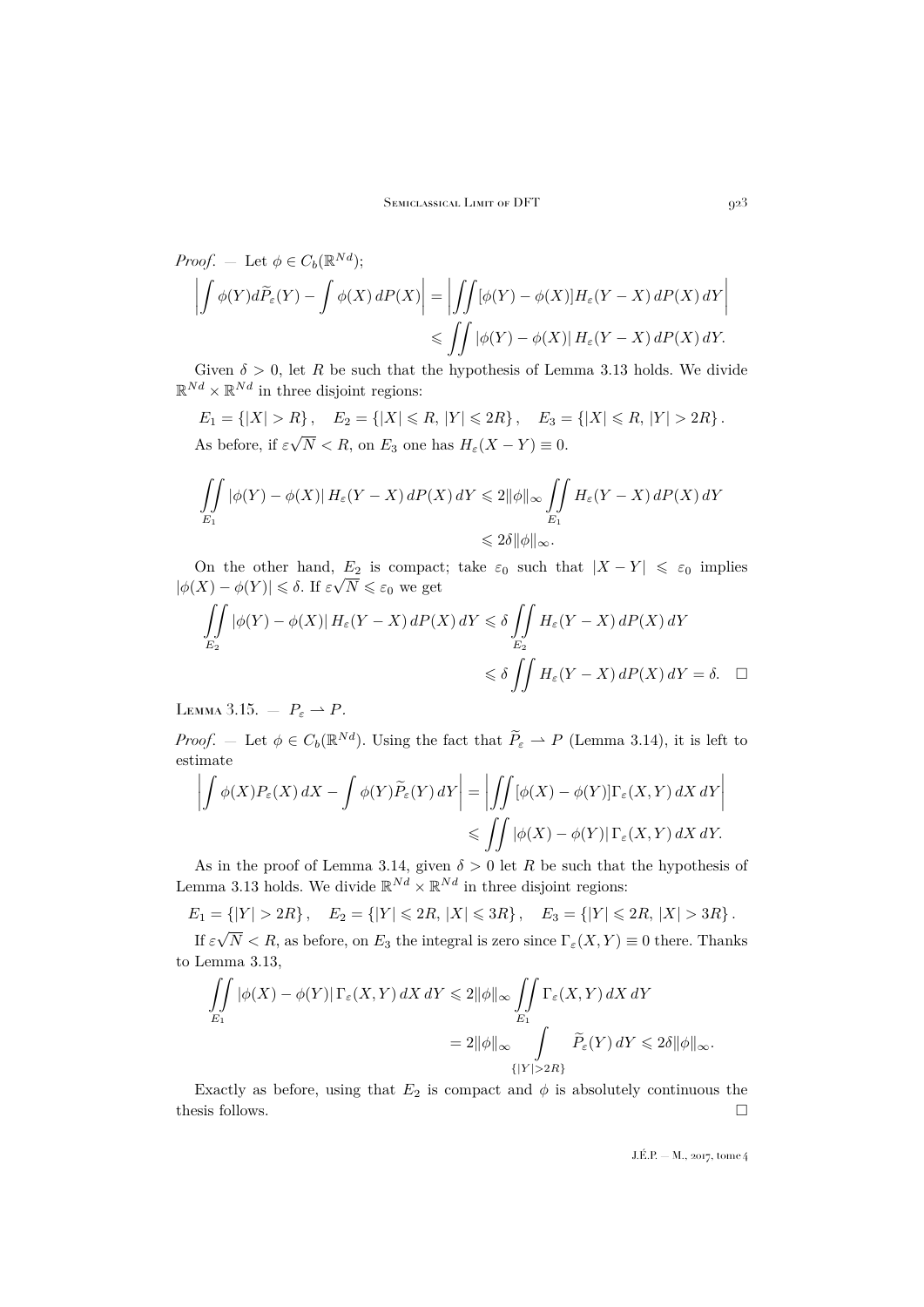It is left to prove (iii). The cost function  $c$  is not continuous neither bounded. However, recall Lemma [3.12,](#page-12-0) it is bounded on the complement of  $D_{\alpha/4}$ . With this in mind, consider the function  $v: \mathbb{R}^{2d} \to \mathbb{R}$  defined as

$$
v(x,y) = \begin{cases} \frac{1}{|x-y|} & \text{if } |x-y| \ge \alpha/4, \\ 4/\alpha & \text{elsewhere.} \end{cases}
$$

and set

$$
\overline{c}(X) = \sum_{1 \leq i < j \leq N} v(x_i, x_j).
$$

Clearly  $\bar{c}(X) \leqslant c(X)$ , and  $\bar{c}$  is continuous (sum of continuous functions), bounded by  $\binom{N}{2}4/\alpha$ ; moreover, thanks to the property [\(3.4\)](#page-9-1) and Lemma [3.12,](#page-12-0)

$$
\int \overline{c}(X) dP(X) = \int c(X) dP(X), \quad \int \overline{c}(X) P_{\varepsilon}(X) dX = \int c(X) P_{\varepsilon}(X) dX.
$$

We can conclude the estimate as follows:

$$
\limsup_{\varepsilon \to 0} \mathfrak{C}(P_{\varepsilon}) = \limsup_{\varepsilon \to 0} \int \overline{c}(X) P_{\varepsilon}(X) dX = \int \overline{c}(X) dP(X) = \int c(X) dP(X). \qquad \Box
$$

Proposition [3.7](#page-9-0) can be extended to all plans. Since we will make use of Theorem [2.7](#page-6-1) we limit ourself to the case of symmetric transport plans. The same proof for non symmetric plans requires a version of Theorem [2.7](#page-6-1) for plans with different marginals. The extension is contained, for example, in [\[2\]](#page-25-9).

Proposition 3.16. — Let  $P \in \Pi(\rho)$  a symmetric plan (not necessarily satisfying the *property* [\(3.4\)](#page-9-1)). Then there exists a family of plans  $\{P_{\varepsilon}\}_{{\varepsilon}>0}$  *such that:* 

(i) *for every*  $\varepsilon > 0$ ,  $P_{\varepsilon} \in \Pi(\rho)$  *and is absolutely continuous with respect to the* Lebesgue measure, with density given by  $\varphi_{\varepsilon}^2(X)$ , where  $\varphi_{\varepsilon}$  is a suitable  $H^1$  function;

- (ii)  $P_{\varepsilon} \rightharpoonup P$  *as*  $\varepsilon \rightarrow 0$ ;
- (iii)  $\limsup_{\varepsilon\to 0} \mathfrak{C}_{\mathcal{S}}(P_{\varepsilon}) \leq \mathfrak{C}_{\mathcal{S}}(P);$
- (iv) *the kinetic energy of*  $\varphi_{\varepsilon}$  *is explicitly controlled:*

$$
\int \left| \nabla \varphi_{\varepsilon}(X) \right|^2 \, dX \leqslant N \bigg( \|\sqrt{\rho}\|_{H^1}^2 + \frac{K}{4\varepsilon^2} \bigg)
$$

*for a suitable constant*  $K > 0$ *.* 

*Proof.* — The proof of (i), (ii) and (iv) holds in general since it does not require [\(3.4\)](#page-9-1). And, in fact, carefully following the constructions in Propositions 3.7 one may observe that if P is permutations invariant then the approximating  $P_{\varepsilon}$  have the same property. Then we only need to prove (iii) and so if  $\mathfrak{C}_{\mathcal{S}}(P) = \infty$  there is nothing to prove. Suppose  $\mathfrak{C}_{\mathcal{S}}(P) = K < \infty$ . Let  $r > 0$  be a parameter, and split

$$
P = Q_r + P|_{D_r}.
$$

Let  $\sigma_r$  be the marginals of  $Q_r$ , and  $\tilde{\rho}_r$  those of  $P|_{D_r}$ ; clearly  $\sigma_r + \tilde{\rho}_r = \rho$ . Since  $\rho \in L_1 \cap L_2$  ((d-2) has S is less one defining and  $\tilde{\rho}_r \leq \rho$  is interior, we have  $\tilde{\rho}_r \leq \rho L_1 \cap L_2$  ((d-2)  $L^1 \cap L^{d/(d-2)}$  by Sobolev embedding, and  $\tilde{\rho}_r \leq \rho$  pointwise, we have  $\tilde{\rho}_r \in L^1 \cap L^{d/(d-2)}$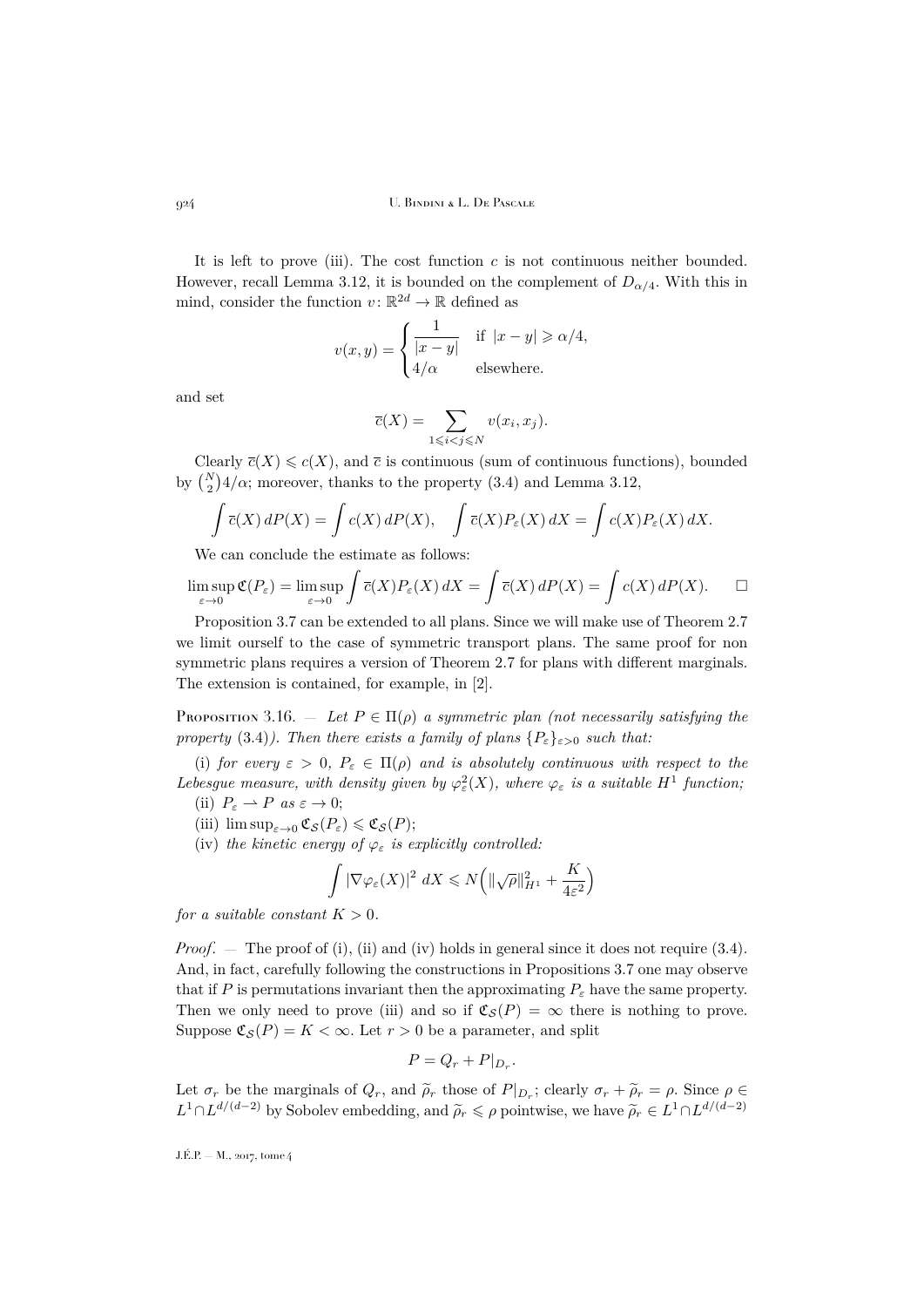Although  $\tilde{\rho}_r$  needs not to be a probability measure on  $\mathbb{R}^d$ , we can suppose there exists  $\lambda_r > 0$  such that

$$
\int_{\mathbb{R}^d} \widetilde{\rho}_r(x) \, dx = \frac{1}{\lambda_r} < 1,
$$

otherwise  $P|_{D_r} = 0$  and we get the result directly by Proposition [3.7.](#page-9-0) Let now  $\widetilde{P}_r$  be a symmetric optimal transport plan in  $\Pi(\lambda_r\tilde{\rho}_r)$ , and define

$$
P_r = Q_r + \frac{P_r}{\lambda_r},
$$

which lies in  $\Pi(\rho)$ . On the one hand we have the following

<span id="page-17-0"></span>LEMMA 3.17. –  $P_r \rightharpoonup P$ .

*Proof.*  $-$  Recall that  $C(P)$  is finite to get

$$
K = \mathfrak{C}(P) \geq \mathfrak{C}(P|_{D_r}) \geq \frac{1}{r}P(D_r),
$$

and a fortiori for  $\widetilde{P}_r/\lambda_r$  due to the optimality. Hence

$$
\lim_{r \to 0} P(D_r) = \lim_{r \to 0} \frac{\tilde{P}_r(D_r)}{\lambda_r} = 0.
$$

Take  $f \in C_b(\mathbb{R}^{Nd})$ , and estimate

$$
\left| \int f(X) dP_r(X) - \int f(X) dP(X) \right| = \left| \int f(X) dP|_{D_r}(X) - \frac{1}{\lambda_r} \int f(X) d\tilde{P}_r(X) \right|
$$
  

$$
\leq \|f\|_{\infty} \left( P(D_r) + \frac{\tilde{P}_r(D_r)}{\lambda_r} \right) \longrightarrow 0 \quad \text{as } r \longrightarrow 0.
$$

On the other hand,

$$
\mathfrak{C}_{\mathcal{S}}(P_r) = \mathfrak{C}_{\mathcal{S}}(Q_r) + \frac{\mathfrak{C}_{\mathcal{S}}(P_r)}{\lambda_r} \leq \mathfrak{C}_{\mathcal{S}}(Q_r) + \mathfrak{C}_{\mathcal{S}}(P|_{D_r}) = \mathfrak{C}_{\mathcal{S}}(P),
$$

thus

$$
\limsup_{r\to 0} \mathfrak{C}_{\mathcal{S}}(P_r) \leq \mathfrak{C}_{\mathcal{S}}(P).
$$

Thanks to Proposition [2.5](#page-6-2)  $\mathfrak{C}_{\mathcal{S}}(P_r)$  is finite, and by Theorem [2.7](#page-6-1) there exists  $\alpha = \alpha(r) > 0$  such that  $\tilde{P}_r$  is supported outside  $D_{\alpha}$ .<sup>(4)</sup> Recall now Proposition [3.7](#page-9-0) to find  $\varphi_{\varepsilon,r}$  weakly converging to  $P_r$  as  $\varepsilon \to 0$ , with

$$
\int \left|\nabla\varphi_{\varepsilon,r}(X)\right|^2 dX \leqslant N\left(\|\sqrt{\rho}\|_{H^1}^2 + \frac{K}{4\varepsilon^2}\right)
$$

and

$$
\limsup_{\varepsilon \to 0} \mathfrak{C}_{\mathcal{S}}(|\varphi_{\varepsilon,r}|^2) = \mathfrak{C}_{\mathcal{S}}(P_r).
$$

It suffices now to take  $\{\varphi_{r,r}\}_{r>0}$  to conclude. In fact, given  $\delta > 0$ , let R be such that

$$
\int_{\{|X|>R\}} dP_r(X) \leq \delta.
$$

<sup>(4)</sup>Observe that  $\alpha(r)$  may be chose decreasing as  $r \to 0$ , as follows from Theorem [2.7.](#page-6-1)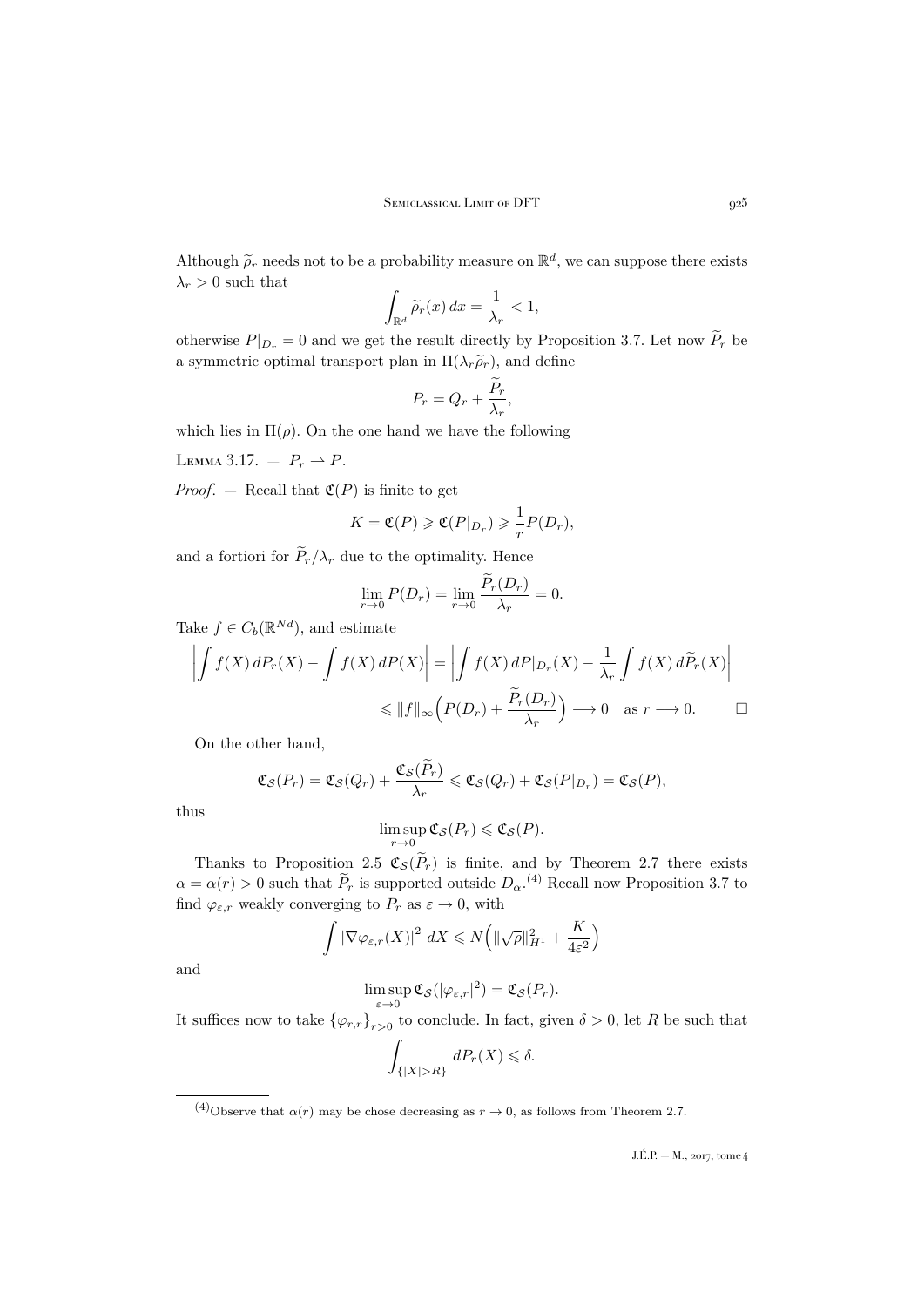Note that R may be chose independent from r, since the marginals of  $P_r$  are all equal to  $\rho$ , and we may choose  $K \subseteq \mathbb{R}^d$  compact such that

$$
\int_K \rho(x) \, dx \leqslant \frac{\delta}{N},
$$

and R sufficiently large such that  $K^N \subseteq B(0,R)_{\mathbb{R}^{Nd}}$ .

Now to prove weak convergence take  $\phi \in C_b(\mathbb{R}^{Nd})$  and proceed as in the previous paragraph to estimate

$$
\left| \int \phi(X) \varphi_{r,r}^2(X) \, dX - \int \phi(X) \, dP_r(X) \right|,
$$

using in addition Lemma [3.17](#page-17-0) to estimate

$$
\left| \int \phi(X) \, dP_r(X) - \int \phi(X) \, dP(X) \right|.
$$

.

3.4. CONSTRUCTING WAVE-FUNCTIONS.  $- A$  wave-function depends on N space-spin variables. In the previous subsections we worked mainly in  $\mathbb{R}^{Nd}$ , since we were considering transport plans in  $\Pi(\rho)$ . To introduce the spin we will separate the spin dependence as follows: for every  $s$  binary string of length  $N$  we consider the function  $\psi_s(x_1,\ldots,x_N) = \psi(x_1,s_1,\ldots,x_N,s_N)$ , then we describe  $\psi$  as a  $2^N$ -dimensional vector

$$
\boldsymbol{\psi}(z_1,\ldots,z_N)=(\psi_s(X))_{s\in S}.
$$

As an example, if  $N = 2$  we would have

$$
\psi(z_1, z_2) = \begin{pmatrix} \psi_{00}(x_1, x_2) \\ \psi_{01}(x_1, x_2) \\ \psi_{10}(x_1, x_2) \\ \psi_{11}(x_1, x_2) \end{pmatrix},
$$

and for  $N = 3$  a wave-function would be represented as

$$
\psi(z_1, z_2, z_3) = \begin{pmatrix}\n\psi_{000}(x_1, x_2, x_3) \\
\psi_{001}(x_1, x_2, x_3) \\
\psi_{010}(x_1, x_2, x_3) \\
\psi_{011}(x_1, x_2, x_3) \\
\psi_{100}(x_1, x_2, x_3) \\
\psi_{101}(x_1, x_2, x_3) \\
\psi_{110}(x_1, x_2, x_3) \\
\psi_{111}(x_1, x_2, x_3)\n\end{pmatrix}
$$

Note that now the density  $|\psi(X)|^2$  is simply the square of the Euclidean norm of the vector  $\psi$ , and the same holds for  $\nabla \psi$ , once we set

$$
\nabla \psi(z_1,\ldots,z_N)=(\nabla \psi_s(X))_{s\in S}.
$$

Let us take now a fermionic (i.e., antisymmetric) wave-function  $\psi$ , and consider a spin state  $s = (s_1, \ldots, s_N)$ . If  $i < j$  are such that  $s_i = s_j$ , consider  $\sigma = (i, j) \in \mathfrak{S}_N$  to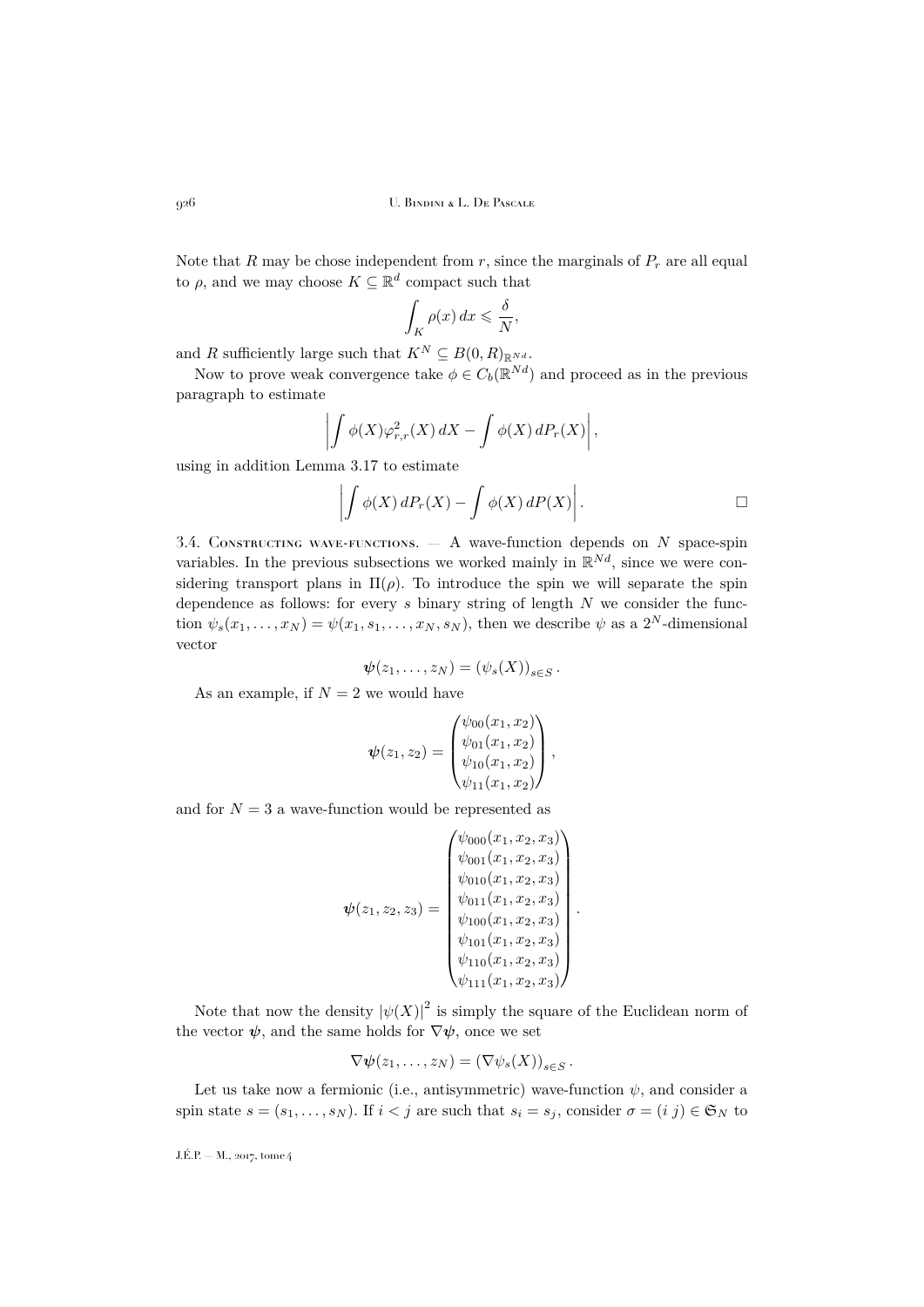get

$$
\psi_s(x_1,\ldots,x_N) = \text{sgn}(\sigma)\psi_{\sigma(s)}(x_{\sigma(1)},\ldots,x_{\sigma(N)})
$$
  
=  $-\psi_s(x_1,\ldots,x_j,\ldots,x_i,\ldots,x_N).$ 

Hence we get the following

REMARK 3.18. — If  $\psi$  is fermionic and s is a spin state,  $\psi_s$  is *separately* antisymmetric with respect to the spatial variables such that  $s_j = 0$ , and with respect to the spatial variables such that  $s_j = 1$ .

Consider now two spin states  $s$  and  $s'$  with the same number of ones and zeroes. Then  $\psi_s$  and  $\psi_{s'}$  are related: taking  $\sigma \in \mathfrak{S}_N$  such that  $\sigma(s) = s'$ , we get

$$
\psi_{s'}(x_{\sigma(1)},\ldots,x_{\sigma(N)}) = \text{sgn}(\sigma)\psi_s(x_1,\ldots,x_N).
$$

These observations will be used in the following.

3.5. FERMIONIC WAVE-FUNCTIONS WITH GIVEN DENSITY. — Suppose we have  $\alpha > 0$  and a symmetric function  $\psi(x_1, \ldots, x_N) \geq 0$  of  $H^1$  with the property that

(3.5) 
$$
\psi(X) = 0 \quad \text{if } |x_i - x_j| < \alpha \text{ for some } i \neq j.
$$

We wonder if there exists a fermionic wave-function  $\psi$  such that

<span id="page-19-0"></span>
$$
\sum_{s \in S} |\psi(x_1, s_1, \dots, x_N, s_N)|^2 = \psi^2(X),
$$

and

$$
\|\psi\|_{H^1}\leqslant C\|\psi\|_{H^1}
$$

for a suitable constant  $C$ . In fact, we managed to prove the following

<span id="page-19-1"></span>Proposition 3.19.  $-$  *For*  $N = 2,3$ ,  $d = 3,4$ , given  $\psi \in H^1$  symmetric, with  $\psi|_{D_{\alpha}} = 0$ *for some*  $\alpha > 0$ *, there exists*  $\psi$  *fermionic such that* 

$$
\sum_{s \in S} |\psi_s(X)|^2 = \psi^2(X) \qquad \text{and} \qquad \sum_{s \in S} |\nabla \psi_s(X)|^2 \leq |\nabla \psi(X)|^2 + \frac{C}{\alpha^2} \psi^2(X).
$$

In [\[7\]](#page-25-2), the following  $\psi$  is given as a wave-function:

$$
\psi_{00} = 0
$$
,  $\psi_{01} = \psi(x_1, x_2)$ ,  $\psi_{10} = -\psi(x_1, x_2)$ ,  $\psi_{11} = 0$ ,

which is in fact fermionic with bounded kinetic energy. Note, however, that this construction cannot work for a larger number of particles. Indeed, if a binary string s has length  $N \geq 3$ , then there are at least two ones, or two zeros, on places  $i \neq j$  – thus the corresponding function  $\psi_s$  must change sign for a suitable flip of the variables (namely,  $x_i \mapsto x_j, x_j \mapsto x_i$ ). We will exhibit a wave-function  $\psi$  (with square density  $\psi^2$ ) such that  $\psi_{10} = \psi_{01} = 0$ . This forces  $\psi_{00}$  and  $\psi_{11}$  to be different from zero and antisymmetric. We remark also that, for this kind of construction, the condition [\(3.5\)](#page-19-0) is "morally necessary".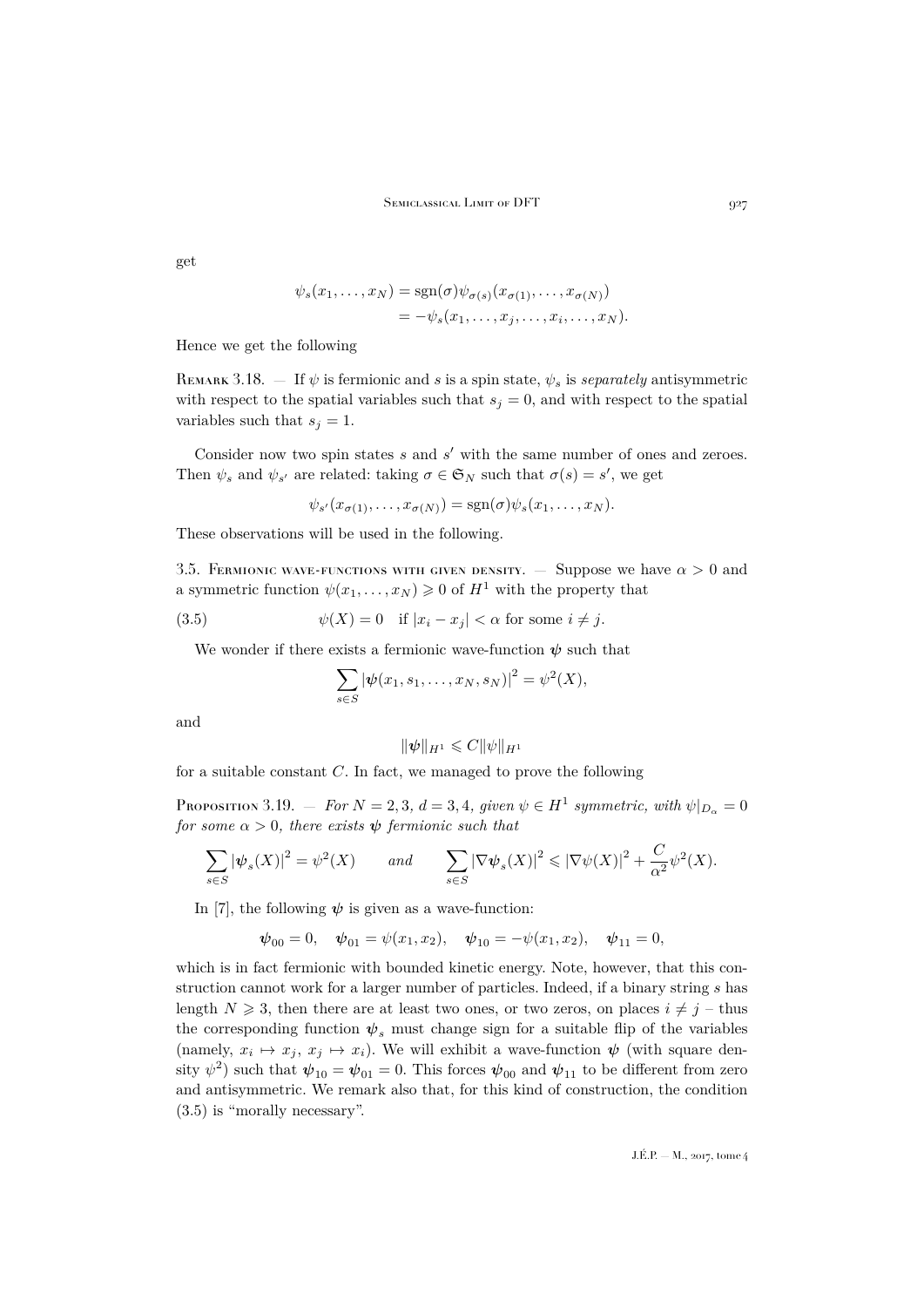3.6. CONSTRUCTION FOR  $N = 2$ ,  $d = 3$ . – The variable X will be expanded as  $X =$ 5.0. CONSTRUCTION FOR  $N = 2$ ,  $a = 3$ .  $-$  The variable  $\lambda$  will be expanded as  $\lambda = (x, y) = (x_1, x_2, x_3; y_1, y_2, y_3)$ . Set  $r = \alpha/\sqrt{3}$ , and take  $\xi = -\frac{1}{2} + i\frac{\sqrt{3}}{2}$  a primitive cubic root of 1. The key point is to choose two auxiliary  $C^{\infty}$  functions  $a, b \colon \mathbb{R} \to \mathbb{R}$  such that

- (i)  $a^2 + b^2 = 1$ ;
- (ii) b is symmetric,  $b(t) = 0$  if  $|t| \geq r$ ;
- (iii) a is antisymmetric,  $a(t) = -1$  if  $t \leq -r$ ,  $a(t) = 1$  if  $t \geq r$ ;
- $(iv)$   $|a'|, |b'| \leq k/r$ .

Note that the constant  $k > 1$  may be chosen arbitrarily close to 1. To shorten the notation we set  $a_j = a(x_j - y_j)$ ,  $b_j = b(x_j - y_j)$  for  $j = 1, 2, 3$ . Now define

$$
g_1(x,y) = \frac{1}{\sqrt{3}}(a_1 + b_1 a_2 + b_1 b_2 a_3), \quad g_{\xi}(x,y) = \frac{\sqrt{2}}{\sqrt{3}}(a_1 + \xi b_1 a_2 + \xi^2 b_1 b_2 a_3).
$$

By direct computation one sees that  $|g_1|^2 + |g_\xi|^2 = a_1^2 + b_1^2 a_2^2 + b_1^2 b_2^2 a_3^2$ , since clearly  $|a_1 + \bar{\xi}b_1a_2 + \bar{\xi}^2b_1b_2a_3| = |a_1 + \xi b_1a_2 + \xi^2b_1b_2a_3|$ . Next we define the wave-function  $\psi_{00}(x, y) = g_1(x, y)\psi(x, y), \psi_{01}(x, y) = 0, \psi_{10}(x, y) = 0, \psi_{11}(x, y) = g_{\xi}(x, y)\psi(x, y).$ 

The following equality is crucial in the construction

(3.6) 
$$
\psi^2(x,y)b_1^2b_2^2a_3^2 = \psi^2(x,y)b_1^2b_2^2.
$$

This holds because where  $|a_3|^2 = 1$ , i.e., where  $|x_3 - y_3| \geq r$ , the equality holds. It also holds where  $b_1 = 0$  or  $b_2 = 0$ , i.e., where  $|x_1 - y_1| \geq r$  or  $|x_2 - y_2| \geq r$ . The region where  $|x_i - y_i| \leq r$  for every  $j = 1, 2, 3$  is left, but there it holds

<span id="page-20-0"></span>
$$
|x - y| = \sqrt{|x_1 - y_1|^2 + |x_2 - y_2|^2 + |x_3 - y_3|^2} \le r\sqrt{3} = \alpha,
$$

and hence the equality holds because  $\psi^2(x, y) = 0$ .

Now one can compute

$$
|\psi_{00}|^2 + |\psi_{11}|^2 = (|g_1(x, y)|^2 + |g_\xi(x, y)|^2) \psi^2(x, y)
$$
  
=  $(a_1^2 + b_1^2 a_2^2 + b_1^2 b_2^2 a_3^2) \psi^2(x, y)$   
=  $(a_1^2 + b_1^2 a_2^2 + b_1^2 b_2^2) \psi^2(x, y)$   
=  $(a_1^2 + b_1^2) \psi^2(x, y) = \psi^2(x, y).$ 

Next come the estimates for the derivatives. Since

$$
\nabla \psi_{00}(x, y) = \psi(x, y) \nabla g_1(x, y) + g_1(x, y) \nabla \psi(x, y)
$$
  

$$
\nabla \psi_{11}(x, y) = \psi(x, y) \nabla g_{\xi}(x, y) + g_{\xi}(x, y) \nabla \psi(x, y),
$$

it follows

$$
\left|\nabla\psi(x,y)\right|^2 = \left|\nabla\psi(x,y)\right|^2 + \left(\left|\nabla g_1(x,y)\right|^2 + \left|\nabla g_\xi(x,y)\right|^2\right)\psi^2(x,y) + \psi(x,y)\nabla\psi(x,y) \cdot v(x,y),
$$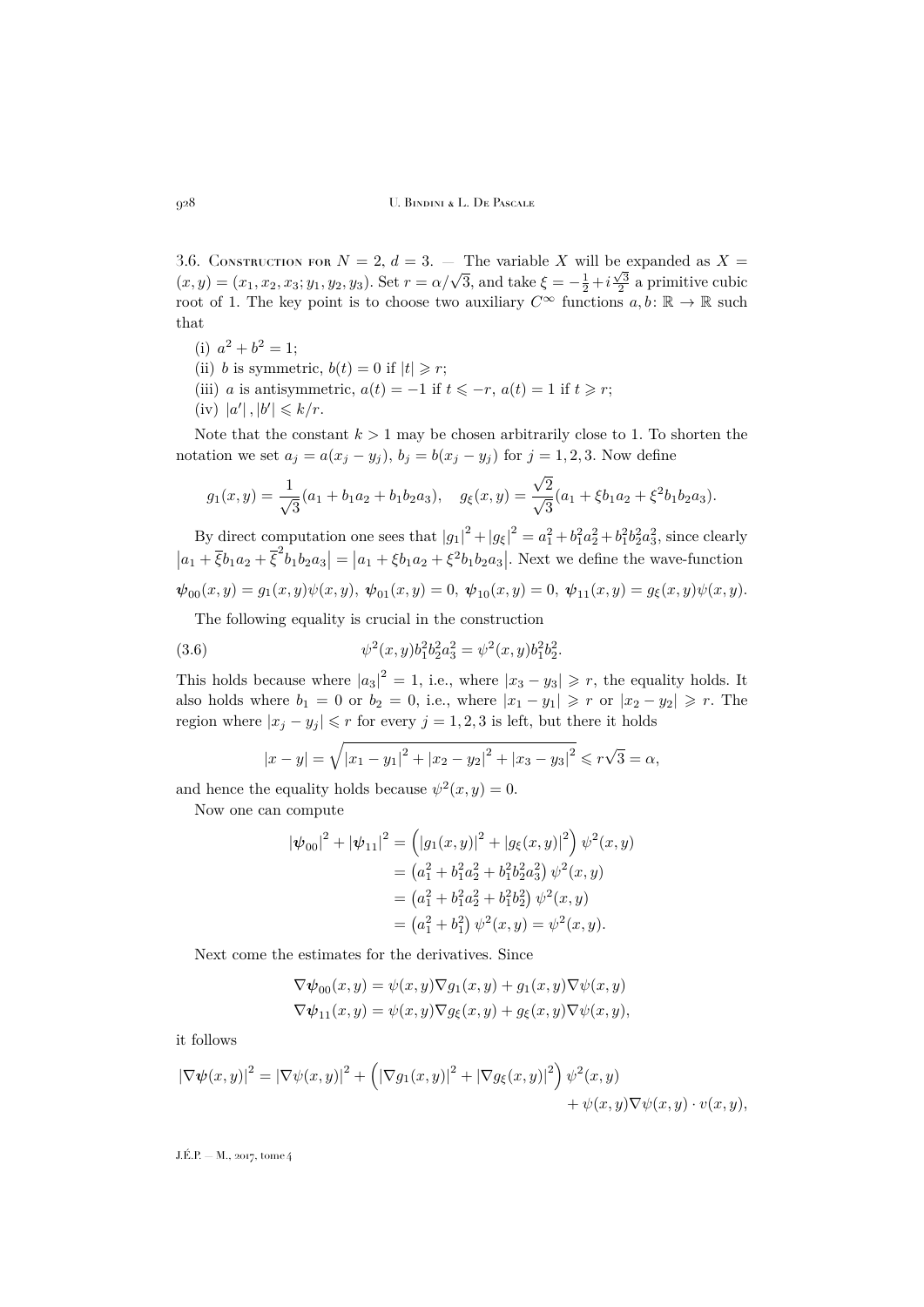where

$$
v(x,y) = 2g_1(x,y)\nabla g_1(x,y) + g_{\overline{\xi}}(x,y)\nabla g_{\xi}(x,y) + g_{\xi}(x,y)\nabla g_{\overline{\xi}}(x,y).
$$

We claim that  $\psi(x, y)v(x, y) = 0$ . Again by direct computation one gets

$$
v = 6[a_1 \nabla a_1 + b_1 a_2 \nabla (b_1 a_2) + b_1 b_2 a_3 \nabla (b_1 b_2 a_3)].
$$

Since the next steps work for general  $d$ , we group the result in the following

<span id="page-21-1"></span>LEMMA 3.20. — Let  $a_j, b_j$  be defined as before and evaluated in the point  $x - y$ . Then

$$
[a_1 \nabla a_1 + (b_1 a_2) \nabla (b_1 a_2) + \cdots + (b_1 b_2 \cdots b_{d-1} a_d) \nabla (b_1 b_2 \cdots b_{d-1} a_d)] \psi(x, y) = 0.
$$

*Proof*. — Observe that

<span id="page-21-0"></span>(3.7) 
$$
\nabla a_1(x, y) = (a'(x - y), 0, \dots, 0, -a'(x - y), 0, \dots, 0) \n\nabla b_1(x, y) = (b'(x - y), 0, \dots, 0, -b'(x - y), 0, \dots, 0)
$$

and similarly for the other gradients. Moreover, from  $a^2+b^2=1$  it follows  $aa'+bb'=0$ , while  $\psi b_1 b_2 \cdots b_{d-1} \nabla a_d = 0$  and  $\psi b_1 b_2 \cdots b_{d-1} a_d^2 = \psi b_1 b_2 \cdots b_d$  for the same reason as in claim [3.6.](#page-20-0) Hence we have

$$
[a_1 \nabla a_1 + (b_1 a_2) \nabla (b_1 a_2) + \cdots + (b_1 b_2 \cdots b_{d-1} a_d) \nabla (b_1 b_2 \cdots b_{d-1} a_d)] \psi
$$
  
= 
$$
[a_1 \nabla a_1 + (b_1 a_2) \nabla (b_1 a_2) + \cdots + (b_1 b_2 \cdots b_{d-1}) \nabla (b_1 b_2 \cdots b_{d-1})] \psi.
$$

A "chain reaction" is now generated by the following formula, valid for every  $k \geq 1$ :

$$
(b_1 \cdots b_k a_{k+1}) \nabla (b_1 \cdots b_k a_{k+1}) + (b_1 \cdots b_k b_{k+1}) \nabla (b_1 \cdots b_k b_{k+1})
$$
  
=  $(b_1 \cdots b_k a_{k+1}^2) \nabla (b_1 \cdots b_k) + (b_1^2 \cdots b_k^2) a_{k+1} \nabla a_{k+1}$   
+  $(b_1 \cdots b_k b_{k+1}^2) \nabla (b_1 \cdots b_k) + (b_1^2 \cdots b_k^2) b_{k+1} \nabla b_{k+1}$   
=  $(b_1 \cdots b_k) \nabla (b_1 \cdots b_k).$ 

It is left to estimate  $\left( |\nabla g_1(x,y)|^2 + |\nabla g_{\xi}(x,y)|^2 \right) \psi(x,y)$ . Again we compute directly

$$
|\nabla g_1(x,y)|^2 + |\nabla g_{\xi}(x,y)|^2 = 3(|\nabla a_1|^2 + |\nabla (b_1 a_2)|^2 + |\nabla (b_1 b_2 a_3)|^2).
$$

Note, however, that because of [\(3.7\)](#page-21-0) we have  $\nabla a_i \cdot \nabla b_j = 0$  and  $\nabla b_i \cdot \nabla b_j = 0$  if  $i \neq j$ . Therefore,

$$
|\nabla g_1(x,y)|^2 + |\nabla g_{\xi}(x,y)|^2 = |\nabla a_1|^2 + b_1^2 |\nabla a_2|^2 + a_2^2 |\nabla b_1|^2 + b_2^2 a_3^2 |\nabla b_1|^2 + b_1^2 a_3^2 |\nabla b_2|^2 + b_1^2 b_2^2 |\nabla a_3|^2.
$$

and, using again the idea of claim [\(3.6\)](#page-20-0),

$$
\begin{split} \left( \left| \nabla g_1(x, y) \right|^2 + \left| \nabla g_{\xi}(x, y) \right|^2 \right) \psi^2(x, y) \\ &= \left( \left| \nabla a_1 \right|^2 + b_1^2 \left| \nabla a_2 \right|^2 + a_2^2 \left| \nabla b_1 \right|^2 + b_2^2 \left| \nabla b_1 \right|^2 + b_1^2 \left| \nabla b_2 \right|^2 \right) \psi^2(x, y) \\ &= \left( \left| \nabla a_1 \right|^2 + \left| \nabla b_1 \right|^2 + b_1^2 (\left| \nabla a_2 \right|^2 + \left| \nabla b_2 \right|^2) \right) \psi^2(x, y) \\ &\leqslant \frac{8k^2}{r^2} \psi^2(x, y) = \frac{24k^2}{\alpha^2} \psi^2(x, y). \end{split}
$$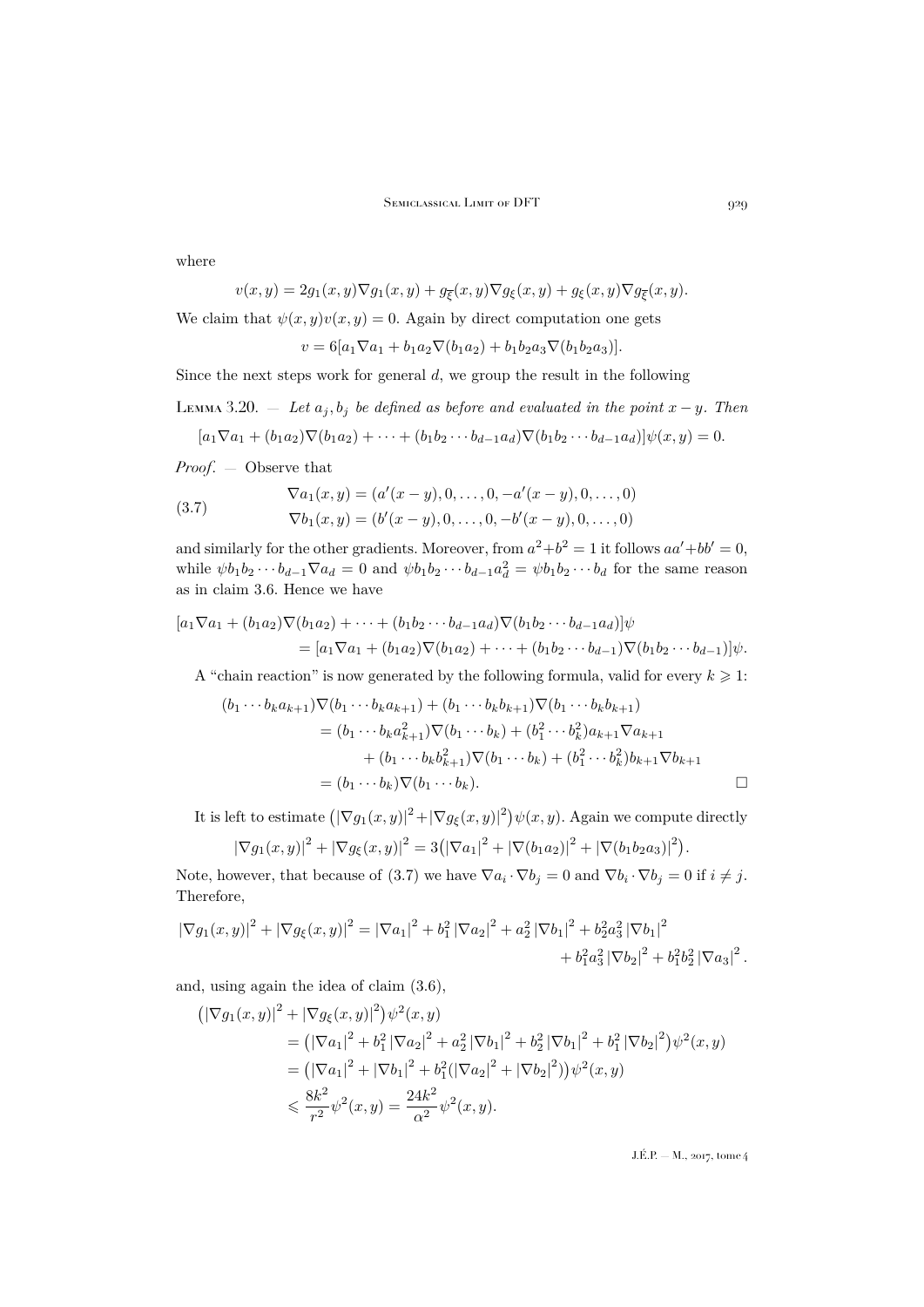3.7. CONSTRUCTION FOR  $N = 3$ ,  $d = 3$ .  $-$  In this case, let the variable be

$$
X = (x, y, z) = (x_1, x_2, x_3; y_1, y_2, y_3; z_1, z_2, z_3),
$$

and define as before

$$
a_j(x, y) = a(x_j - y_j) \quad b_1(x, y) = b(x_1 - y_1)
$$

for  $j = 2, 3$ . As in the case  $N = 2$ , define also

$$
g_1(x, y) = a_1(x, y) + b_1(x, y)a_2(x, y) + b_1(x, y)b_2(x, y)a_3(x, y)
$$
  

$$
g_{\xi}(x, y) = a_1(x, y) + \xi b_1(x, y)a_2(x, y) + \overline{\xi}b_1(x, y)b_2(x, y)a_3(x, y).
$$

Now comes the definition of the wave-function:

$$
\psi_{000}(x, y, z) = 0
$$
  
\n
$$
\psi_{001}(x, y, z) = \frac{1}{3}g_1(x, y)\psi(x, y, z)
$$
  
\n
$$
\psi_{010}(x, y, z) = -\frac{1}{3}g_1(x, z)\psi(x, y, z)
$$
  
\n
$$
\psi_{011}(x, y, z) = \frac{\sqrt{2}}{3}g_{\xi}(y, z)\psi(x, y, z)
$$
  
\n
$$
\psi_{100}(x, y, z) = \frac{1}{3}g_1(y, z)\psi(x, y, z)
$$
  
\n
$$
\psi_{101}(x, y, z) = -\frac{\sqrt{2}}{3}g_{\xi}(x, z)\psi(x, y, z)
$$
  
\n
$$
\psi_{110}(x, y, z) = \frac{\sqrt{2}}{3}g_{\xi}(x, y)\psi(x, y, z)
$$
  
\n
$$
\psi_{111}(x, y, z) = 0.
$$

It is quite easy to see that  $\psi$  is indeed fermionic. The fact that

$$
\sum_{s \in S} |\psi_s(x, y, z)|^2 = \psi^2(x, y, z)
$$

is proved exactly in the same way as for  $N = 2$ , and also the gradient estimates, considering the pairs  $\psi_{001}$ - $\psi_{110}$ ,  $\psi_{010}$ - $\psi_{101}$  and  $\psi_{100}$ - $\psi_{011}$ . Hence we proved the Proposition [3.19,](#page-19-1) with  $C = 24k^2$  for  $k > 1$  arbitrary.

3.8. The case  $d = 4$ .  $-$  A very similar construction may be done for  $d = 4$ . In the case  $N = 2$  one simply chooses

$$
g_1(x,y) = \frac{1}{\sqrt{2}}(a_1 + ib_1a_2 + b_1b_2a_3 + ib_1b_2b_3a_4)
$$
  

$$
g_2(x,y) = \frac{1}{\sqrt{2}}(a_1 + ib_1a_2 - b_1b_2a_3 - ib_1b_2b_3a_4).
$$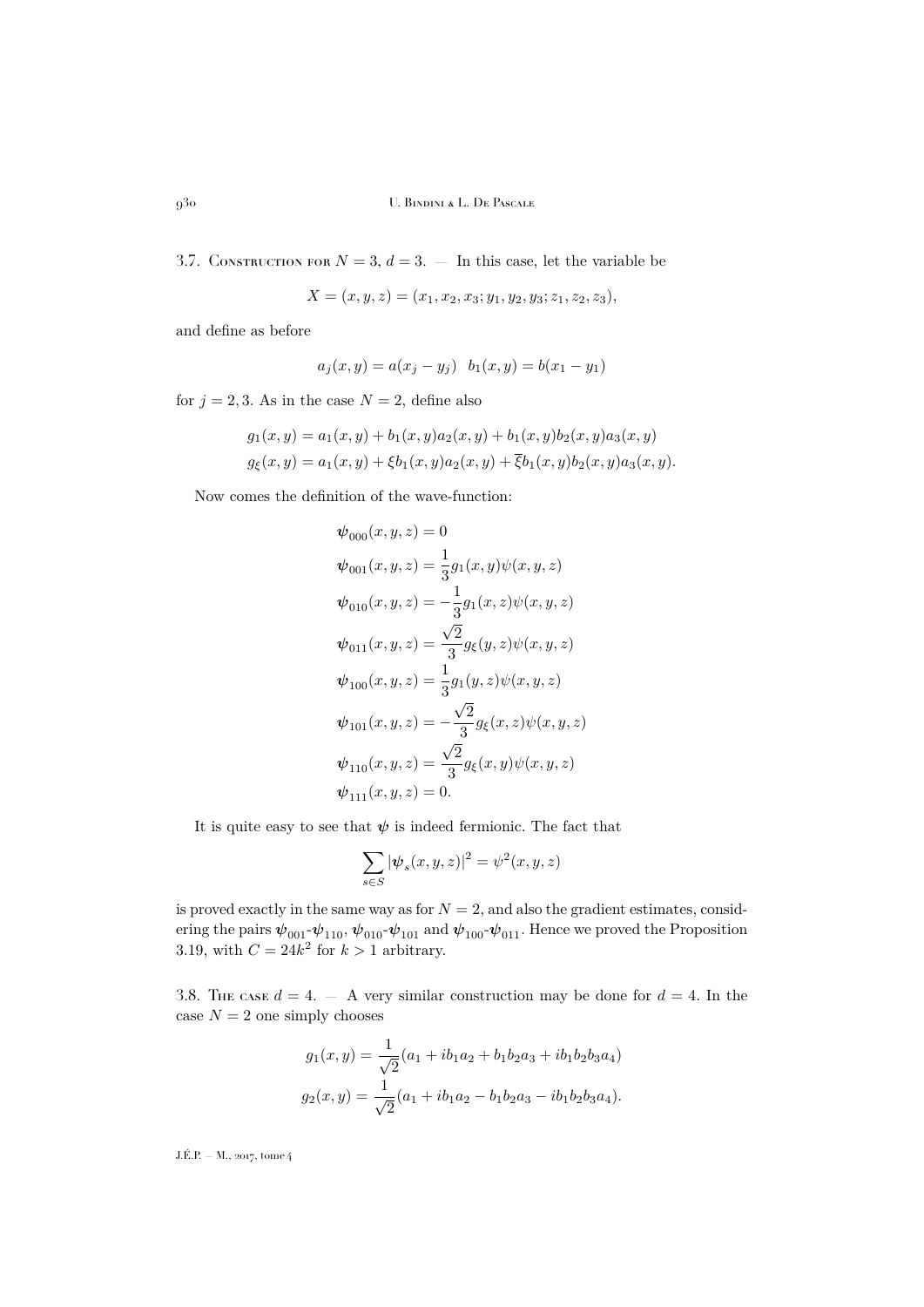and

$$
\psi_{00}(x, y) = g_1(x, y)\psi(x, y)
$$
  
\n
$$
\psi_{01}(x, y) = 0
$$
  
\n
$$
\psi_{10}(x, y) = 0
$$
  
\n
$$
\psi_{11}(x, y) = g_2(x, y)\psi(x, y).
$$

It is easy to verify that  $|g_1(x,y)|^2 + |g_2(x,y)|^2 = a_1^2 + b_1^2a_2^2 + b_1^2b_2^2a_3^2 + b_1^2b_2^2b_3^2a_4^2$ , and proceeding as before

$$
(|g_1(x,y)|^2 + |g_2(x,y)|^2) \psi^2(x,y) = \psi^2(x,y).
$$

To estimate the derivatives, note that

$$
2\Re\mathfrak{e}(\overline{g_1}\nabla g_1) = a_1\nabla a_1 + a_1\nabla(b_1b_2a_3) + b_1a_2\nabla(b_1a_2) + b_1a_2\nabla(b_1b_2b_3a_4) + b_1b_2a_3\nabla a_1 + b_1b_2a_3\nabla b_1b_2a_3 + b_1b_2b_3a_4\nabla(b_1a_2) + b_1b_2b_3a_4\nabla(b_1b_2b_3a_4)
$$
  

$$
2\Re\mathfrak{e}(\overline{g_2}\nabla g_2) = a_1\nabla a_1 - a_1\nabla(b_1b_2a_3) + b_1a_2\nabla(b_1a_2) - b_1a_2\nabla(b_1b_2b_3a_4) - b_1b_2a_3\nabla a_1 + b_1b_2a_3\nabla b_1b_2a_3 - b_1b_2b_3a_4\nabla(b_1a_2) + b_1b_2b_3a_4\nabla(b_1b_2b_3a_4).
$$

This yelds, using Lemma [3.20,](#page-21-1)

$$
(2\Re(\overline{g_1}\nabla g_1) + 2\Re(\overline{g_2}\nabla g_2))\psi
$$
  
= 2[a<sub>1</sub>\nabla a<sub>1</sub> + b<sub>1</sub>a<sub>2</sub>\nabla(b<sub>1</sub>a<sub>2</sub>) + b<sub>1</sub>b<sub>2</sub>a<sub>3</sub>\nabla(b<sub>1</sub>b<sub>2</sub>a<sub>3</sub>) + b<sub>1</sub>b<sub>2</sub>b<sub>3</sub>a<sub>4</sub>\nabla(b<sub>1</sub>b<sub>2</sub>b<sub>3</sub>a<sub>4</sub>)]\psi  
= 0.

Therefore,

$$
|\nabla \psi_{00}(x,y)|^2 + |\nabla \psi_{00}(x,y)|^2 = |\nabla \psi|^2 + (|\nabla g_1(x,y)|^2 + |\nabla g_2(x,y)|^2) \psi^2
$$

and we conclude with the estimate

$$
\begin{split}\n &\left( \left| \nabla g_1 \right|^2 + \left| \nabla g_2 \right|^2 \right) \psi^2 \\
 &= \left( \left| \nabla a_1 \right|^2 + b_1^2 \left| \nabla a_2 \right|^2 + a_2^2 \left| \nabla b_1 \right|^2 + b_2^2 a_3^2 \left| \nabla b_1 \right|^2 + b_1^2 a_3^2 \left| \nabla b_2 \right|^2 \\
 &\quad + b_1^2 b_2^2 \left| \nabla a_3 \right|^2 + b_2^2 b_3^2 \left| \nabla b_1 \right|^2 + b_1^2 b_3^2 \left| \nabla b_2 \right|^2 + b_1^2 b_2^2 \left| \nabla b_3 \right|^2 \right) \psi^2 \\
 &= \left[ \left| \nabla a_1 \right|^2 + \left| \nabla b_1 \right|^2 + b_1^2 \left( \left| \nabla a_2 \right|^2 + \left| \nabla b_2 \right|^2 \right) \\
 &\quad + b_1^2 b_2^2 \left( \left| \nabla a_3 \right|^2 + \left| \nabla b_3 \right|^2 \right) \right] \psi^2 \\
 &\leqslant \frac{12k^2}{\alpha^2} \psi^2 = \frac{36k^2}{\alpha^2} \psi^2,\n \end{split}
$$

which shows that in this case C can be chosen  $36k^2$  for  $k > 1$  arbitrary.

For 3 particles it suffices to repeat the construction of Subsection 4.5 in order to obtain Proposition [3.19](#page-19-1) with  $C = 36k^2$ .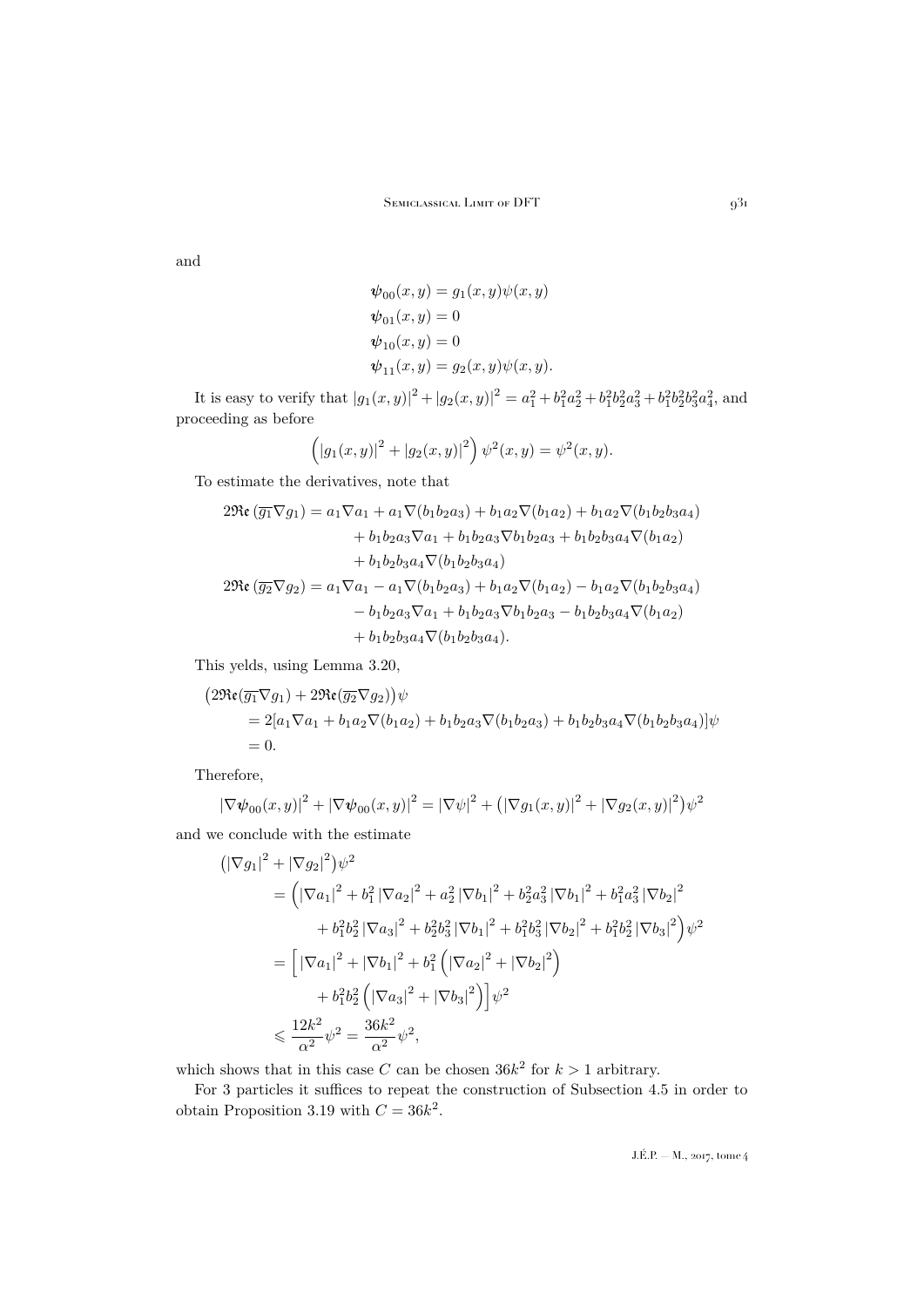3.9. Γ-lim sup inequality. — Finally we get the Γ-lim sup inequality, and thus the entire proof, both in the symmetric and the antisymmetric case.

*Bosonic case*. — We can complete the proof of Theorem [3.3.](#page-7-0) *Proof of Theorem* [3.3.](#page-7-0) — We proved equicoerciveness in Section [3.1](#page-8-1) and, for all  $P \in \Pi(\rho)$ , in Section [3.2](#page-8-2) we already proved the Γ-lim inf inequality. Thus it is left to find a family of bosonic wave-functions  $\psi_{\hbar}$  such that  $P_{\psi_{\hbar}} \to P$  and

$$
\limsup_{\hbar \to 0} \left\{ T_{\hbar}(\boldsymbol{\psi}_{\hbar}) + V_{ee}(\boldsymbol{\psi}_{\hbar}) \right\} \leqslant \mathfrak{C}_{\mathcal{S}}(P).
$$

Define  $\varepsilon(\hbar) = \sqrt{\hbar}$ , and set

$$
\psi_{\hbar}(x_1, s_1, \dots, x_N, s_N) = \begin{cases} \psi_{\varepsilon(\hbar)}(x_1, \dots, x_N) & \text{if } s_1 = \dots = s_N = 0 \\ 0 & \text{otherwise} \end{cases}
$$

$$
= \begin{pmatrix} \psi_{\varepsilon(\hbar)}(x_1, \dots, x_N) \\ 0 \\ \vdots \\ 0 \end{pmatrix},
$$

where  $\psi_{\varepsilon}$  are given by Proposition [3.7.](#page-9-0)

These wave-functions are clearly bosonic, and satisfy  $|\psi_{\hbar}(X)|^2 = \psi_{\varepsilon(\hbar)}^2(X)$ ,  $|\nabla \psi_{\hbar}(X)|^2 = |\nabla \psi_{\varepsilon(\hbar)}(X)|$ 2 , so that

$$
T_{\hbar}(\psi_{\hbar}) = \frac{\hbar^2}{2} \int \left| \nabla \psi_{\varepsilon(\hbar)}(X) \right|^2 dX \leq \frac{N \hbar^2}{2} \left( \|\rho\|_{H^2}^2 + \frac{K}{4\varepsilon(\hbar)^2} \right)
$$
  
= 
$$
\frac{N \hbar^2}{2} \|\rho\|_{H^2}^2 + \frac{KN\hbar}{8},
$$

while

$$
V_{ee}(\psi_{\hbar}) = \int c(X) \psi_{\varepsilon(\hbar)}^2(X) dX = \mathfrak{C}_{\mathcal{S}}(P_{\varepsilon(\hbar)}).
$$

Now the thesis follows from Proposition [3.7,](#page-9-0) since

$$
\limsup_{\hbar \to 0} \{ T_{\hbar}(\boldsymbol{\psi}_{\hbar}) + V_{ee}(\boldsymbol{\psi}_{\hbar}) \} = \limsup_{\hbar \to 0} V_{ee}(\boldsymbol{\psi}_{\hbar}) \leqslant \mathfrak{C}_{\mathcal{S}}(P). \square
$$

*Fermionic case*. — We can complete the proof of Theorem [3.4.](#page-8-0)

*Proof of Theorem* [3.4.](#page-8-0) — We proved equicoerciveness in Section [3.1](#page-8-1) and, for all  $P \in \Pi(\rho)$ , in Section [3.2,](#page-8-2) we already proved the Γ-lim inf inequality. Thus it is left to find a family of fermionic wave-functions  $\psi_{\hbar}$  such that  $P_{\psi_{\hbar}} \rightharpoonup P$  and

$$
\limsup_{\hbar \to 0} \left\{ T_{\hbar}(\boldsymbol{\psi}_{\hbar}) + V_{ee}(\boldsymbol{\psi}_{\hbar}) \right\} \leqslant \mathfrak{C}_{\mathcal{S}}(P).
$$

Consider a sequence of functions  $\{\psi_{\varepsilon}\}\$ as in the thesis of Proposition [3.7.](#page-9-0) Recall that  $\psi_{\varepsilon}$  is supported outside  $D_{\alpha(\varepsilon)}$ , where  $\alpha(\varepsilon) \searrow 0$  as  $\varepsilon \to 0$  – hence there exists  $\alpha^{-1}$ in a right neighbourhood of 0. We may then consider a corresponding family of wavefunctions  $\{\psi_{\varepsilon}\}\$  given by Proposition [3.19.](#page-19-1) Define

$$
\varepsilon(\hbar) = \max \left\{ \alpha^{-1}(\sqrt{\hbar}), \sqrt{\hbar} \right\},\
$$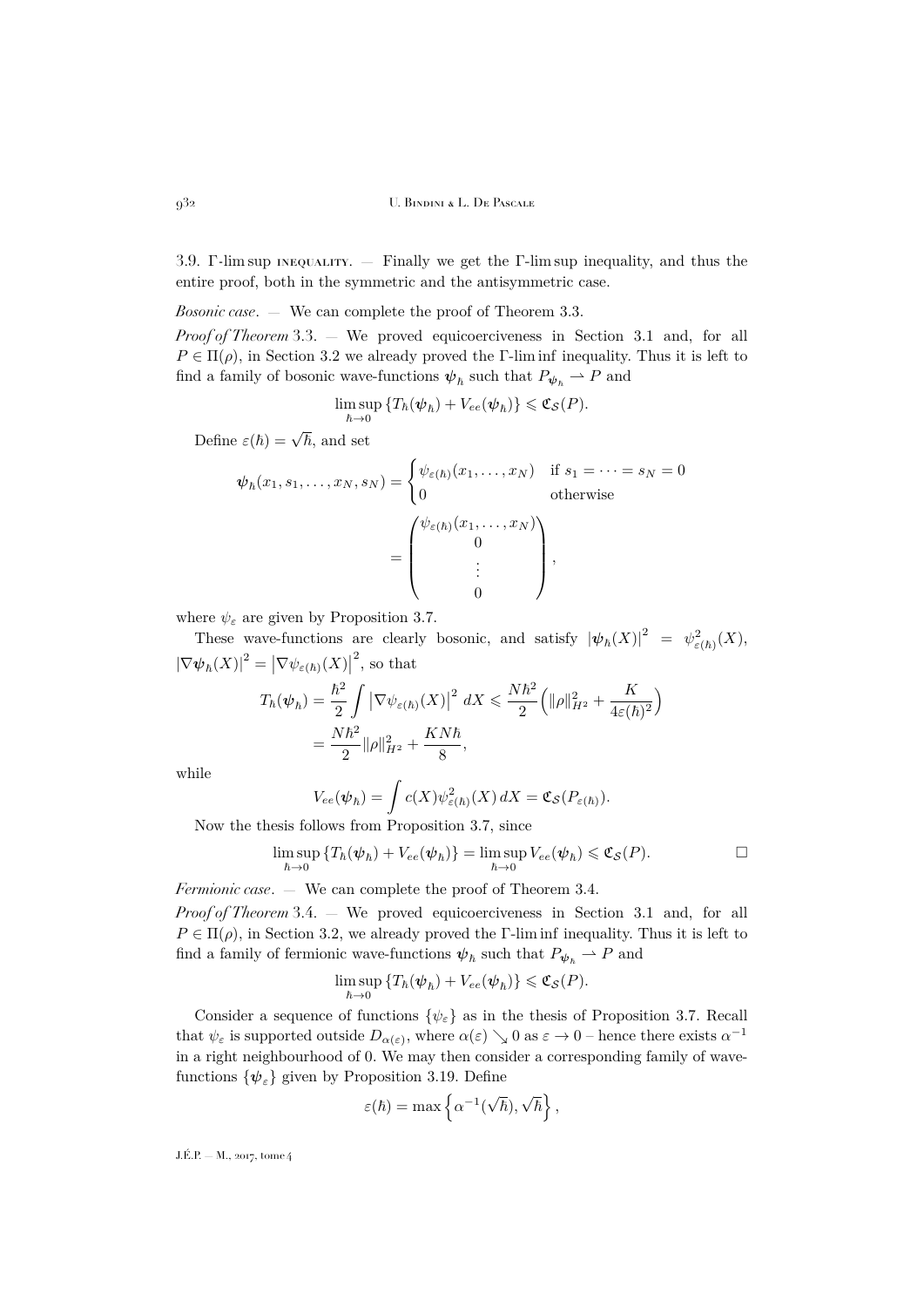and observe that  $\varepsilon(\hbar) \to 0$  as  $\hbar \to 0$ . We take  $\psi_{\hbar} = \psi_{\varepsilon(\hbar)}$  as a recovery sequence.

It is easy to estimate the kinetic energy:

$$
T_{\hbar}(\psi_{\varepsilon(\hbar)}) = \frac{\hbar^2}{2} \int \left| \nabla \psi_{\varepsilon(\hbar)}(X) \right|^2 dX
$$
  
\n
$$
\leq \frac{\hbar^2}{2} \left\{ \int \left| \nabla \psi_{\varepsilon(\hbar)}(X) \right|^2 dX + \frac{C}{\alpha^2(\varepsilon(\hbar))} \int \psi_{\varepsilon}^2(X) dX \right\}
$$
  
\n
$$
\leq \frac{\hbar^2}{2} \left\{ N \|\sqrt{\rho}\|_{H^1}^2 + \frac{K}{4\varepsilon^2(\hbar)} + \frac{C}{\hbar} \right\}
$$
  
\n
$$
\leq \frac{\hbar^2}{2} \left\{ N \|\sqrt{\rho}\|_{H^1}^2 + \frac{K}{4\hbar} + \frac{C}{\hbar} \right\},
$$

which tends to 0 as  $\hbar \to 0$ . On the other hand, with the notation of Proposition [3.7,](#page-9-0)

$$
V_{ee}(\boldsymbol{\psi}_\hbar) = \int c(X) \psi_{\varepsilon(\hbar)}^2(X) dX = \mathfrak{C}_{\mathcal{S}}(P_{\varepsilon(\hbar)}).
$$

Now the thesis follows, since

$$
\limsup_{\hbar \to 0} \left\{ T_{\hbar}(\boldsymbol{\psi}_{\hbar}) + V_{ee}(\boldsymbol{\psi}_{\hbar}) \right\} = \limsup_{\hbar \to 0} V_{ee}(\boldsymbol{\psi}_{\hbar}) \leqslant \mathfrak{C}_{\mathcal{S}}(P). \Box
$$

3.10. Conclusions. — The Γ-convergence result of the previous section allow us to prove Theorems [1.1](#page-4-2) and [1.2.](#page-4-3)

*Proof of Theorem* [1.1.](#page-4-2) — Thanks to the formulations [\(3.1\)](#page-7-1) and [\(3.3\)](#page-7-2) the thesis follows from Theorem [2.3,](#page-5-0) applied to the functionals  $\mathcal{F}_{\hbar}^{\mathcal{S}}$  and  $\mathfrak{C}_{\mathcal{S}}$ . We proved the  $\Gamma$ -convergence and equicoercivity in Theorem [3.3.](#page-7-0)

*Proof of Theorem* [1.2.](#page-4-3) — Thanks to the formulations [\(3.2\)](#page-7-3) and [\(3.3\)](#page-7-2) the thesis fol-lows from Theorem [2.3,](#page-5-0) applied to the functionals  $\mathcal{F}_{\hbar}^{\mathcal{A}}$  and  $\mathfrak{C}_{\mathcal{S}}$ . We proved the Γ-convergence and equicoercivity in Theorem [3.4.](#page-8-0)

#### <span id="page-25-0"></span>**REFERENCES**

- <span id="page-25-8"></span>[1] L. Ambrosio, N. Gigli & G. Savaré – *Gradient flows in metric spaces and in the space of probability measures*, 2nd ed., Lectures in Mathematics ETH Zürich, Birkhäuser Verlag, Basel, 2008.
- <span id="page-25-9"></span>[2] U. Bindini – "Γ-convergence and optimal transportation in density functional theory", Master thesis, University of Pisa, November 2016, Available at [https://etd.adm.unipi.it/t/](https://etd.adm.unipi.it/t/etd-09242016-113718/) [etd-09242016-113718/](https://etd.adm.unipi.it/t/etd-09242016-113718/).
- <span id="page-25-6"></span>[3] A. Braides – Γ*-convergence for beginners*, Oxford Lecture Series in Mathematics and its Applications, vol. 22, Oxford University Press, Oxford, 2002.
- <span id="page-25-3"></span>[4] G. BUTTAZZO, T. CHAMPION & L. DE PASCALE – "Continuity and estimates for multimarginal optimal transportation problems with singular costs", *Appl. Math. Optim.* (2017), on-line first.
- <span id="page-25-1"></span>[5] G. BUTTAZZO, L. DE PASCALE & P. GORI-GIORGI – "Optimal-transport formulation of electronic density-functional theory", *Phys. Rev. A* **85** (2012), no. 6, #062502.
- <span id="page-25-4"></span>[6] M. COLOMBO, L. DE PASCALE & S. DI MARINO – "Multimarginal optimal transport maps for onedimensional repulsive costs", *Canad. J. Math.* **67** (2015), no. 2, p. 350–368.
- <span id="page-25-2"></span>[7] C. Cotar, G. Friesecke & C. Klüppelberg – "Density functional theory and optimal transportation with Coulomb cost", *Comm. Pure Appl. Math.* **66** (2013), no. 4, p. 548–599.
- <span id="page-25-5"></span>[8] , "Smoothing of transport plans with fixed marginals and rigorous semiclassical limit of the Hohenberg-Kohn functional", [arXiv:1706.05676](http://arxiv.org/abs/1706.05676), 2017.
- <span id="page-25-7"></span>[9] G. Dal Maso – *An introduction to* Γ*-convergence*, Progress in Nonlinear Differential Equations and their Applications, vol. 8, Birkhäuser Boston, Inc., Boston, MA, 1993.